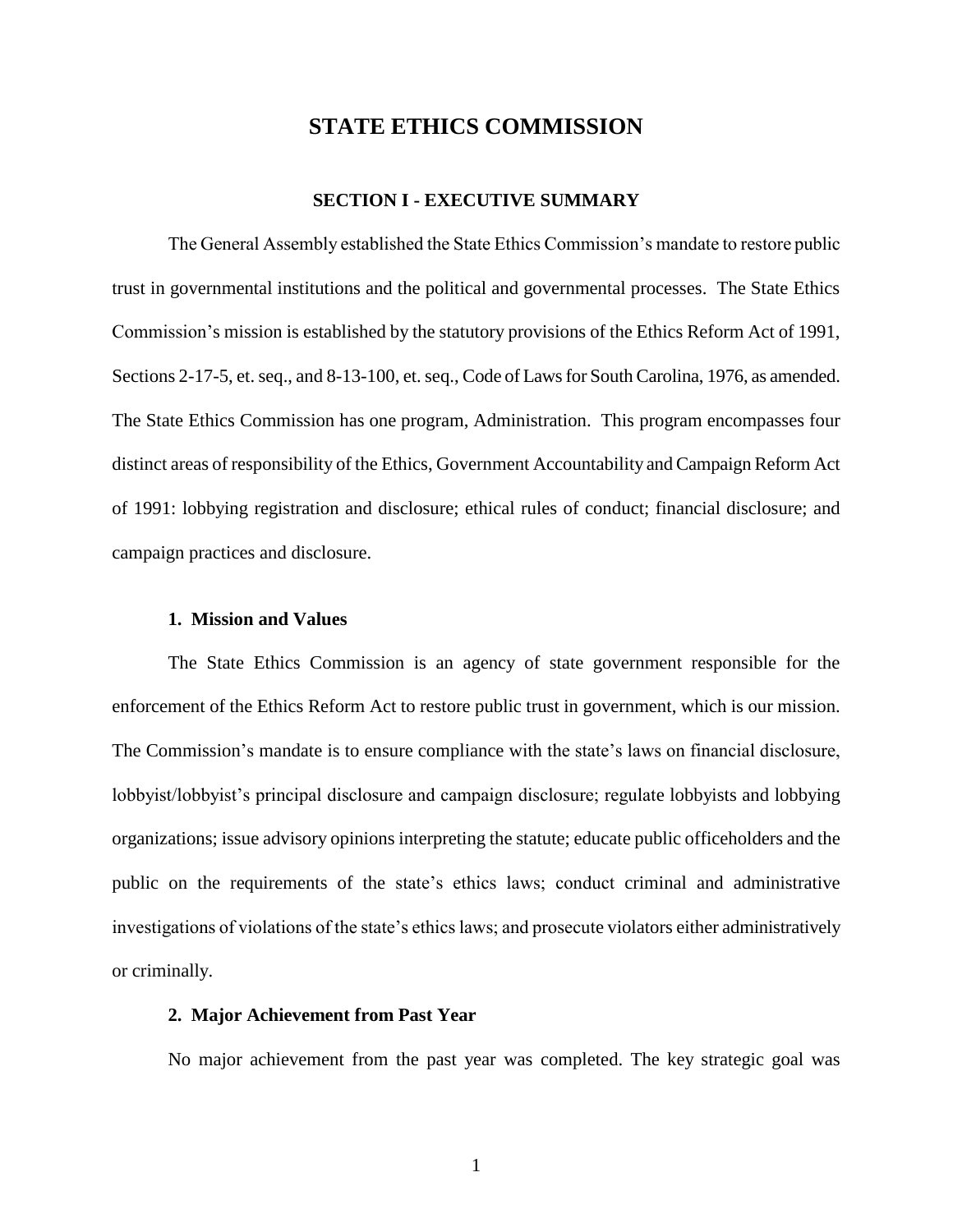legislative changes to the Ethics Act to reflect electronic filing throughout the Act. No legislation passed.

#### **3. Key Strategic Goals for Present and Future Years**

Now that the mandated use of the electronic filing system by all filers has become law, the Commission's key strategic goal is to have legislation introduced to amend various sections of the Ethics Reform Act to reflect mandatory filing requirements, i.e. those sections that discuss paper forms being forwarded, etc. Staff adjustments continue as a result of electronic filing and the needs of filers. The Commission's continued goal of cross training Commission staff is essential. The Commission will continue to comply with statutory mandates.

### **4. Key Strategic Challenges**

Enforcement of the very complex Ethics Reform Act is one of the major challenges before the State Ethics Commission. Citizens' and state agencies' concern with public corruption and violations of the state's ethics laws have caused increased investigative and non-compliance caseloads. The Commission's mandate requires close analysis of critical issues of which the outcomes have significant impacts on the lives of the affected individuals, to include criminal prosecution. This mandate coupled with personnel and equipment needs, and limited funds, are major barriers to the fulfillment of the agency's mission and goals. The Commission must ensure that the latest technological advances are taken into account to balance the technology versus personnel scale.

## **5. How the accountability report is used to improve organizational performance?**

The accountability report provides staff an opportunity to review past performance over the course of several years' reports. Agency management uses the report to project resources needed to meet the increasing needs of the agency and its customer groups.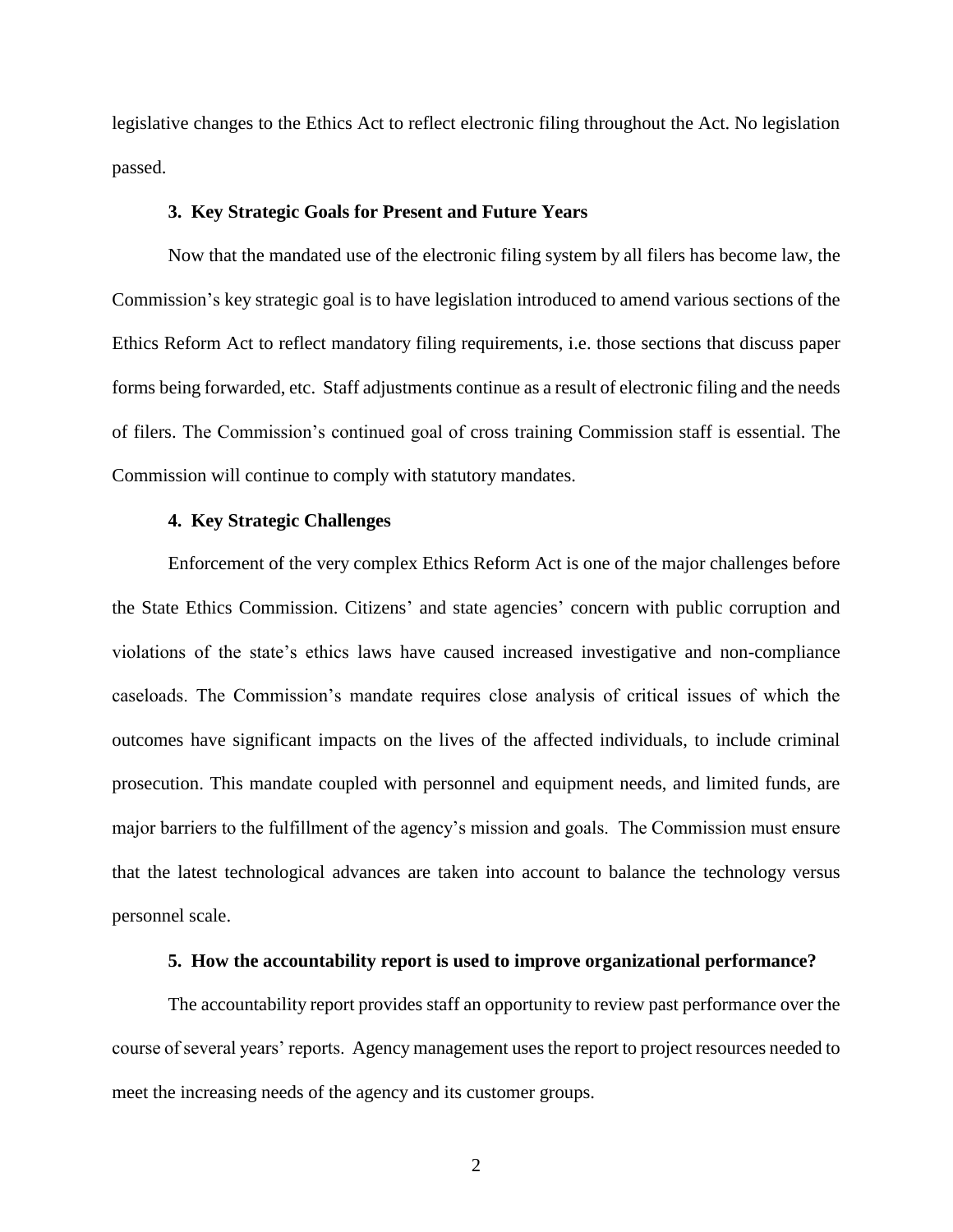#### *SECTION II – ORGANIZATION PROFILE*

• The State Ethics Commission has no product and its main service is the enforcement of the Ethics Reform Act, to include regulating lobbyists and lobbyist's principals; ensuring filing of both the Statement of Economic Interests form and the Campaign Disclosure form and the compilation of that data; as well as ensuring compliance with the Rules of Conduct.

 The Commission's customer groups include public officials, public members, public employees, candidates and political committees, other state and local agencies, lobbyists and lobbyist's principals, the citizens of South Carolina, and the media. This group's key expectation is the timely disclosure of Campaign Disclosure forms, Statement of Economic Interests forms and lobbying information.

 The above entities are also the Commission's stakeholders groups in that they are interested in and affected by the Commission's actions and its success or failure.

• Beyond the computer support and services provided by the Division of State Information Technology (DSIT) and periodic private vendors, the Commission does not have key suppliers. All other services and supplies are obtained through the procurement process. The Commission is in partnership with Sour Carolina Interactive (SCI) to provide continued services for the electronic filing system.

The Commission has only one location at 5000 Thurmond Mall, Suite 250, Columbia.

 The Commission has eleven permanent employees (nine FTEs and two PTEs) and one temporary employee. The Executive Director is unclassified and all other employees are classified.

 The Commission regulates lobbying in the state; however, it has no other regulatory duties, nor is it governed by federal regulations.

The certified law enforcement officers must maintain their certification through continuing

3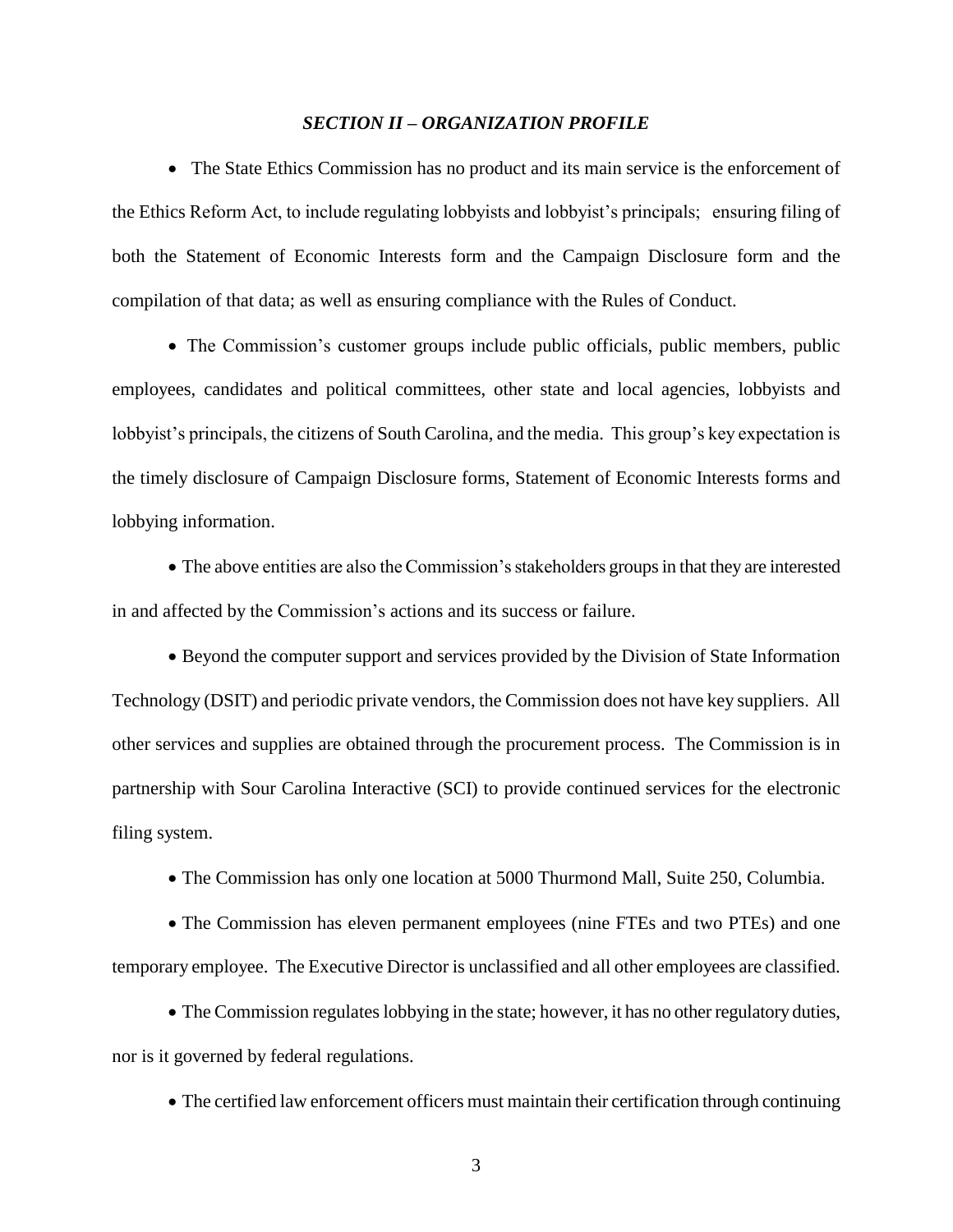education with the South Carolina Criminal Justice Academy.

 The Commission uses the accountability report to maintain an overall organizational focus on performance improvement. The report is used to evaluate both the number of reports being received each year, as well as the timeliness of auditing the reports.

 The State Ethics Commission is composed of nine private citizens who are appointed by the Governor with the advice and consent of the General Assembly. Four seats are vacant and the remaining five commissioners are serving under expired terms. The Commission sets the policy; recommends legislative changes to the statute; issues formal advisory opinions; and conducts hearings into complaint matters. The Executive Director is responsible for directing the operational and administrative management of the agency and providing oversight to investigations, and other activities of an extremely sensitive nature. The Executive Director reports directly to the State Ethics Commission. All other employees report to supervisors or directly to the Executive Director. The Commission is in the business of processing information received by lobbyists/lobbyist's principals; public officials, public members and public employees; and candidates and political committees and ensuring compliance with the Ethics Reform Act.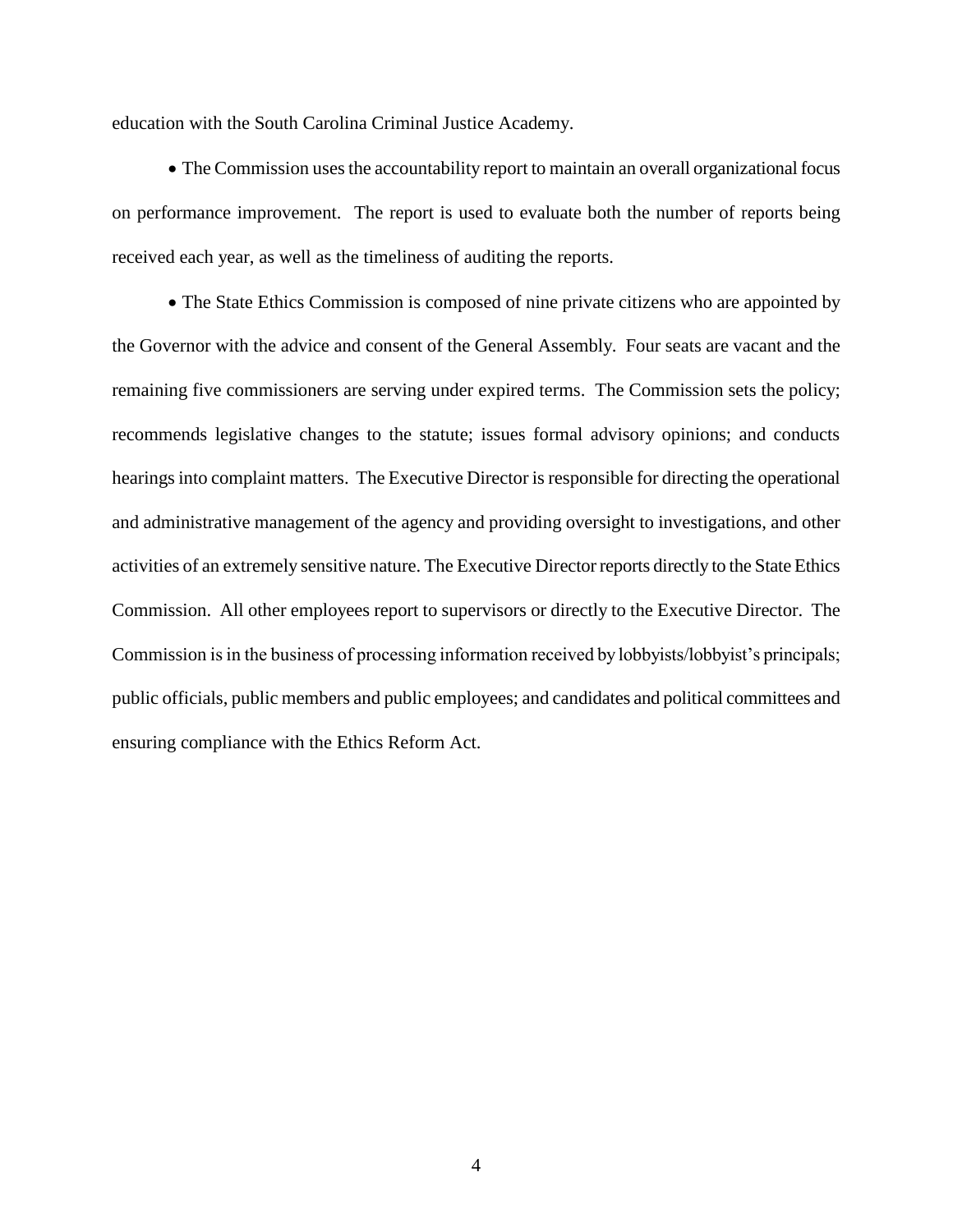# *Accountability Report Appropriations/Expenditures Chart Base Budget Expenditures and Appropriations*

|                                                                 | FY11-12 Actual<br><b>Expenditures</b> |                         |                              | FY12-13 Actual<br><b>Expenditures</b> | <b>FY13-14 Appropriations</b><br>Act |                                |  |
|-----------------------------------------------------------------|---------------------------------------|-------------------------|------------------------------|---------------------------------------|--------------------------------------|--------------------------------|--|
| <b>Major Budget</b><br><b>Categories</b>                        | Total<br><b>Funds</b>                 | General<br><b>Funds</b> | <b>Total</b><br><b>Funds</b> | <b>General</b><br><b>Funds</b>        | <b>Total</b><br><b>Funds</b>         | <b>General</b><br><b>Funds</b> |  |
| Personal<br>Service                                             | \$407,442                             | \$198,460               | \$437,386                    | \$194,338                             | \$474,650                            | \$197,690                      |  |
| Other<br>Operating                                              | \$133,262                             |                         | \$255,800                    | \$25,800                              | \$172,250                            | \$50,800                       |  |
| <b>Special Items</b><br>Permanent<br><i>Improvements</i>        |                                       |                         |                              |                                       |                                      |                                |  |
| <b>Case Services</b><br><b>Distributions</b><br>to Subdivisions |                                       |                         |                              |                                       |                                      |                                |  |
| <b>Fringe Benefits</b>                                          | \$122,699                             | 63,561                  | \$122,024                    | \$77,564                              | \$143,709                            | \$60,768                       |  |
| Non-recurring<br><b>Total</b>                                   | \$663,403                             | \$262,022               | \$815,210                    | \$297,702                             | \$790,609                            | \$309,258                      |  |

# *Other Expenditures*

| <b>Sources of Funds</b>   | FY10-11 Actual<br><b>Expenditures</b> | FY11-12 Actual<br><b>Expenditures</b> |
|---------------------------|---------------------------------------|---------------------------------------|
|                           |                                       |                                       |
| <b>Supplemental Bills</b> |                                       |                                       |
| Capital Reserve<br>Funds  |                                       |                                       |
|                           |                                       |                                       |
| Bonds                     |                                       |                                       |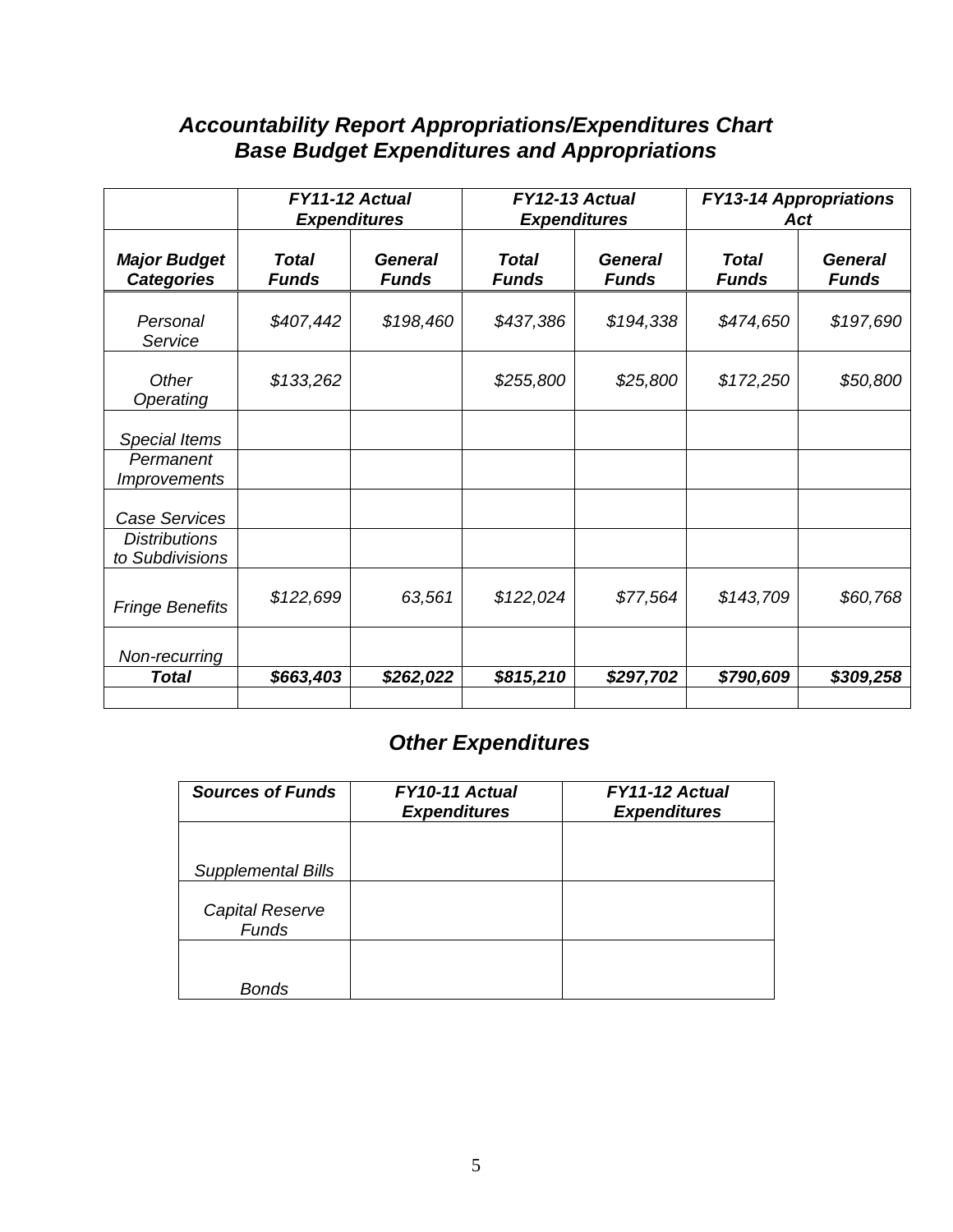#### *Major Program Areas*

| Program<br><b>Number</b> | <b>Major Program Area</b><br><b>Purpose</b>                                                                                                                                                                         | FY 11-12<br><b>Budget Expenditures</b> |                    |     | $F-12-13$<br><b>Budget Expenditures</b> |                           |  | <b>Key Cross</b><br><b>References for</b> |
|--------------------------|---------------------------------------------------------------------------------------------------------------------------------------------------------------------------------------------------------------------|----------------------------------------|--------------------|-----|-----------------------------------------|---------------------------|--|-------------------------------------------|
| and Title                | (Brief)                                                                                                                                                                                                             |                                        |                    |     |                                         |                           |  | <b>Financial Results*</b>                 |
| 01000000 Administration  | This program encompasses four distinct areas<br>of responsibility of the Act: lobbying<br>registration and disclosure; ethical rules of<br>conduct; financial disclosure; and campaign<br>practices and disclosure. | State:                                 | 262.022.00         |     | State:                                  | 309.258.00                |  | Category 7.3                              |
|                          |                                                                                                                                                                                                                     | Federal:                               |                    |     | Federal:                                |                           |  |                                           |
|                          |                                                                                                                                                                                                                     | Other:                                 | 401.381.00         |     | Other:                                  | 481,351.00                |  |                                           |
|                          |                                                                                                                                                                                                                     | Total:                                 | 663.403.00         |     | Total:                                  | 760,609                   |  |                                           |
|                          |                                                                                                                                                                                                                     |                                        | % of Total Budget: | 85% |                                         | 95%<br>% of Total Budget: |  |                                           |

*Below: List any programs not included above and show the remainder of expenditures by source of funds.*

| <b>Remainder of Expenditures:</b> | State:             | State:             |  |
|-----------------------------------|--------------------|--------------------|--|
|                                   | <b>Federal:</b>    | Federal:           |  |
|                                   | Other:             | Other:             |  |
|                                   | Total:             | Total:             |  |
|                                   | % of Total Budget: | % of Total Budget: |  |

*\* Key Cross-References are a link to the Category 7 - Business Results. These References provide a Chart number that is included in the 7th section of this document.*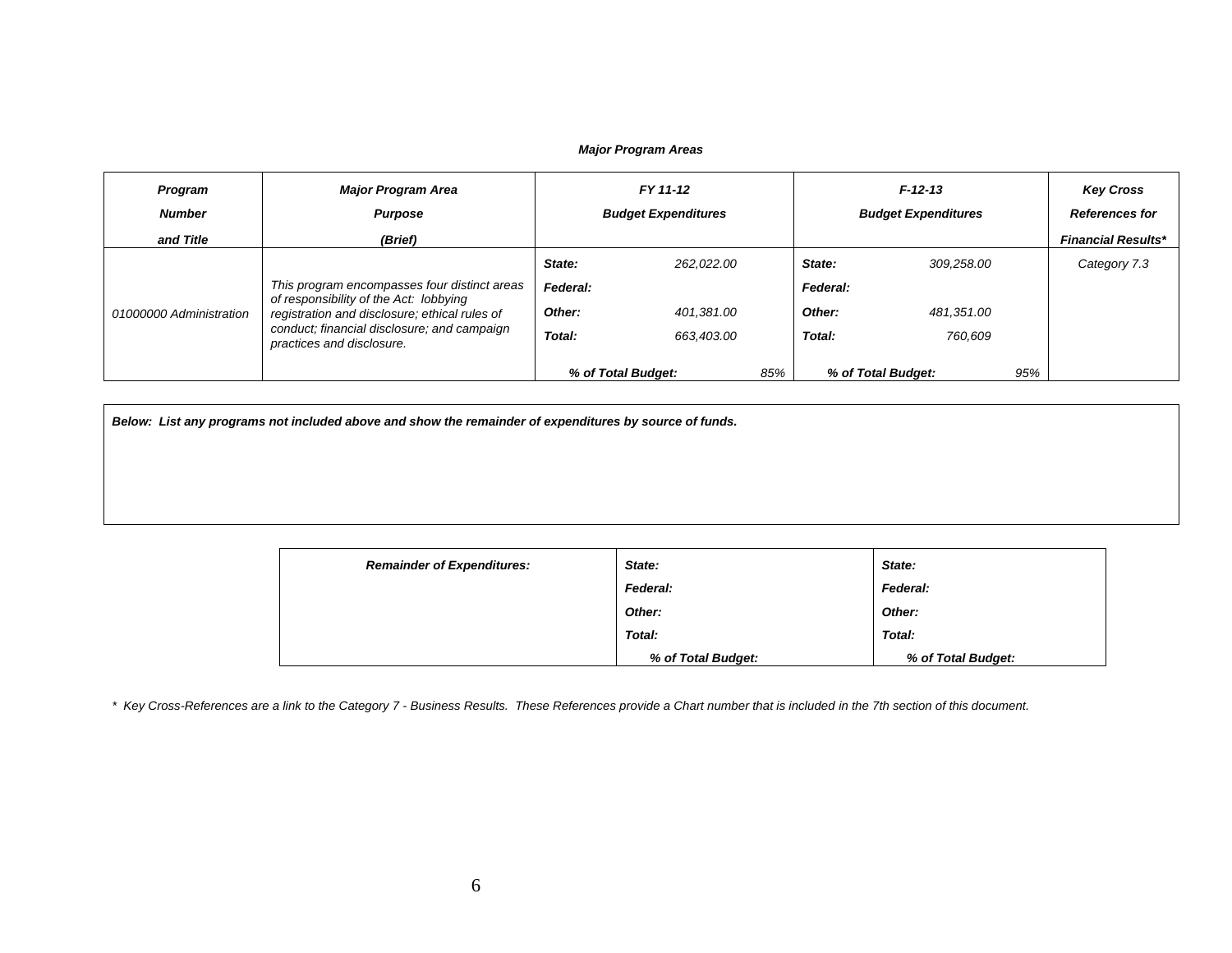# **SECTION III - ELEMENTS OF MALCOLM BALDRIGE AWARD CRITERIA**

#### **Category 1 – Leadership, Governance & Social Responsibility**

The State Ethics Commission is a very small state agency with a staff of twelve people (nine FTEs, two PTEs and one temporary employee). No layers of managers, supervisors, or deputies exist between the Commission's senior leader, the Executive Director, and the Commission staff. The Executive Director speaks to each employee on a regular basis. Long term performance expectations and directions are communicated at annual staff reviews conducted each September. This one month review period allows the Executive Director to plan merit raises and revise employee responsibilities as needed. During annual reviews employee performance expectations are discussed and set. Organizational values are discussed with new hires after a new employee reviews the Commission's Administrative Policies and Procedure Manual. All employees are required to stay up to date on changes to the Commission's manual. As the state agency that enforces the Ethics Reform Act, both the Executive Director and staff model ethical behavior. Commission members recuse themselves and leave the room when even a potential, not actual, conflict exists. Policies and procedures are in place for the use of Commission equipment and supplies and subsequent reimbursement, i.e making personal copies or sending personal faxes.

Staff is well aware of who the Commission's customers are, as each employee interacts with customers every day, whether by e-mail, on the phone or in person. The Commission's customers include the citizens of South Carolina; public officials, and public members, public employees; candidates for public office; political committees; lobbyists and lobbyist's principals; all state agency heads; the Governor's Office; and the media. Interaction between staff and the public has been intense since the launch of the electronic filing system in October 2007. Since the passage of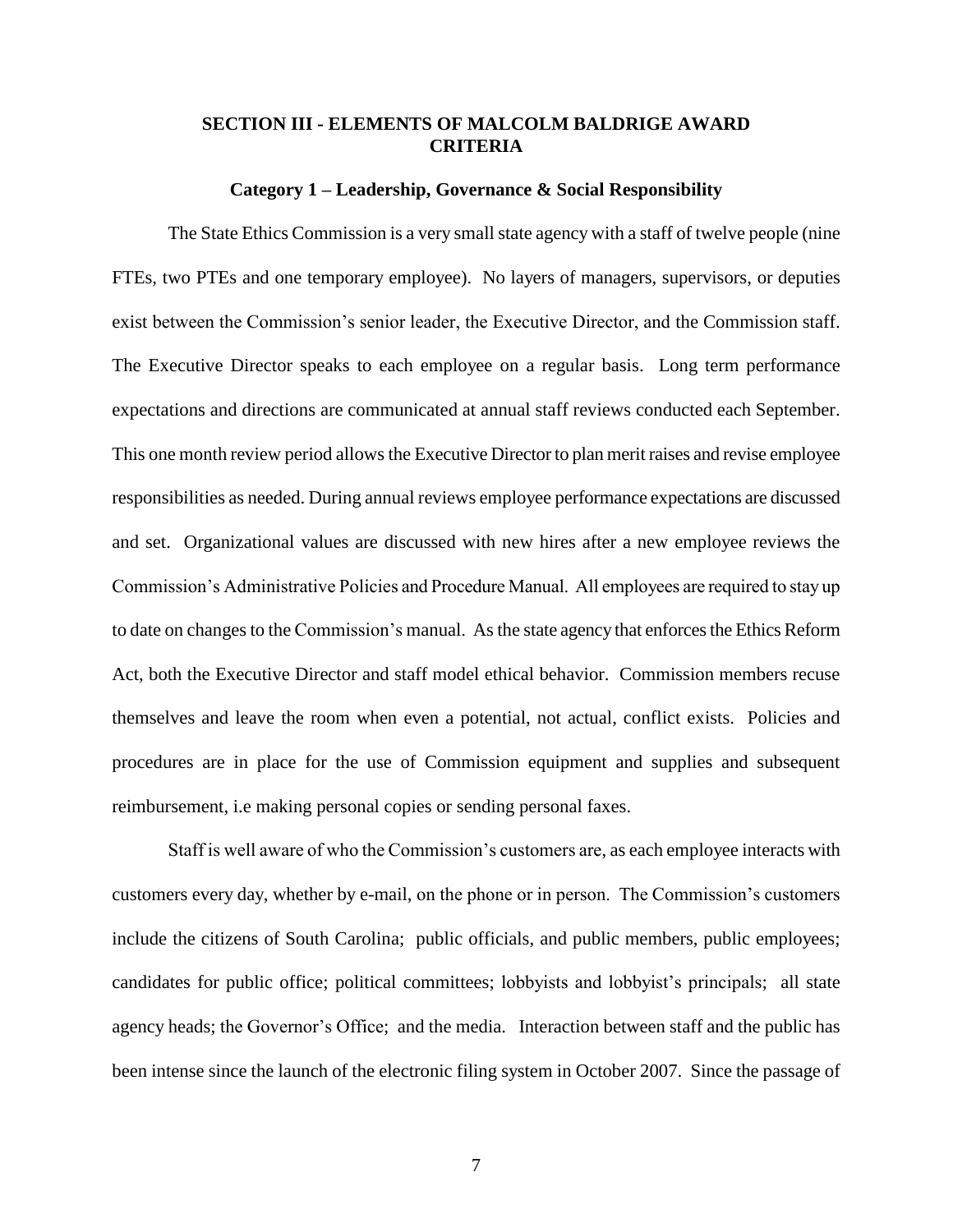H3066 in May 2010, telephone interaction has exploded as filers called for assistance as they maneuvered through the electronic filing system for the first time. Six staff members are able to walk filers through the entire process of registering all required disclosure. The public reporting component has also required much interaction in helping the public find electronic reports. Staff is courteous and knowledgeable in responding to the Commission's customers. Staff, to include the Executive Director, has an open-door policy for walk-in customers and has dedicated a computer to assist those walk-ins needing to file a report electronically.

The Commission does not normally address the current and potential impact of the Ethics Reform Act on the public, since the Commission is mandated to enforce the Act as written. Services are provided within the confines of the Act. If the General Assembly amends the Act, then the Commission must enforce it notwithstanding the impact, either negative or positive. The Commission must submit fiscal impact statements with proposed amendments.

The Executive Director is the Commission's chief financial officer and chief procurement officer and thus has sole oversight of fiscal matters. The General Counsel reports directly to the Executive Director and all legal matters regarding the representation of the Commission are discussed with the Executive Director. The size of the agency provides no isolation of the Executive Director from day-to-day activities of the Commission.

The Executive Director receives and reviews a monthly compliance report which is a compilation of key performance measures, which include the number of reports received electronically; the number of complaints received; the number of complaints resolved; the number of both formal and informal opinions issued; and the amount of money received, to include late-filing penalties, complaint fines, administrative fees and lobbyist's/lobbyists' principals registration fees. This same information from the previous fiscal year is also provided on the compliance report for

8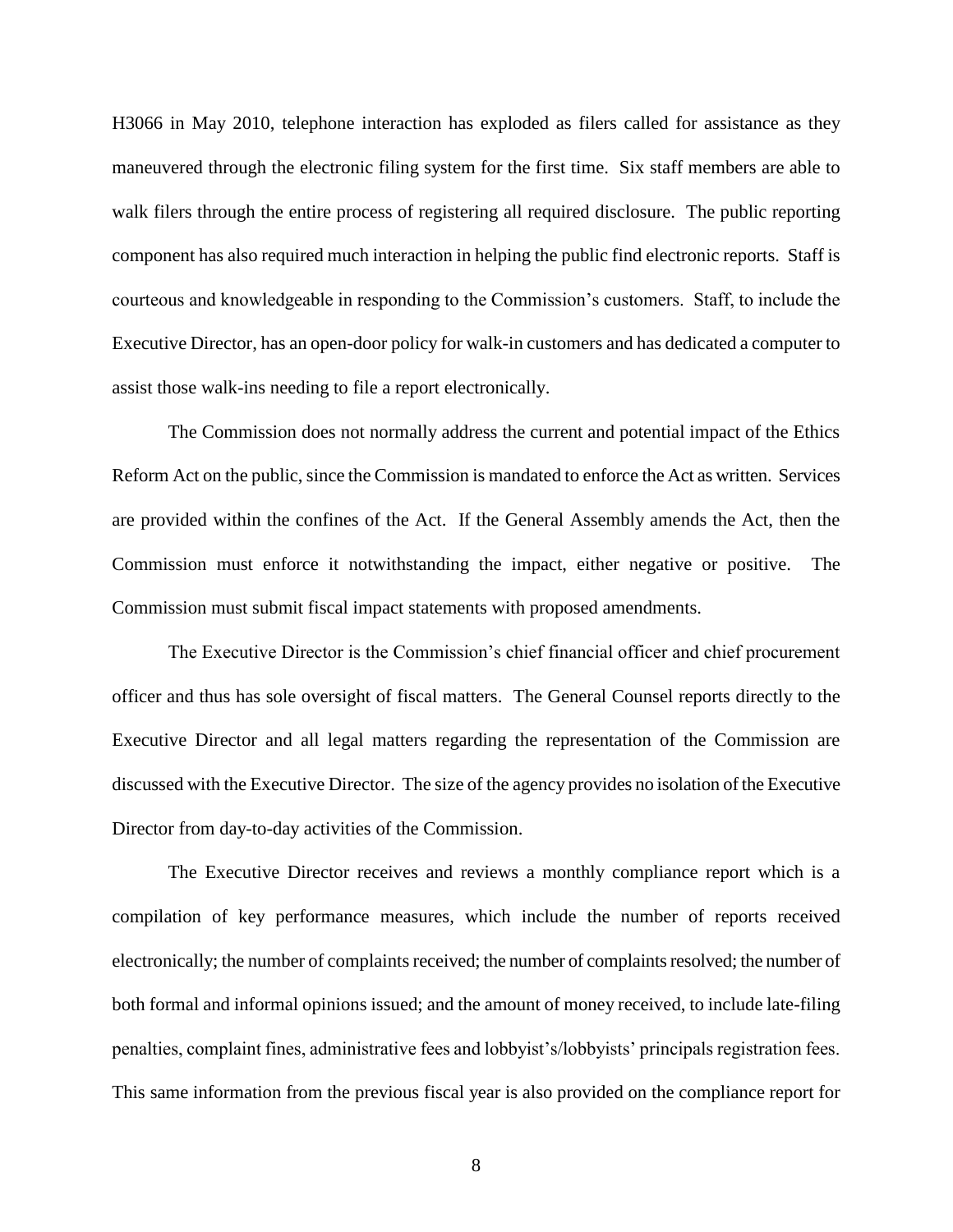comparison. This report is presented to the Commission at each scheduled meeting.

In an effort to ensure that the Deputy Director is aware of all aspects of the agency's operations, the Executive Director and the DeputyDirector work closely on a daily basis, and discuss all phases of agency operations as they occur. The Executive Director and Deputy Director have participated in and graduated from the Budget and Control Boards Executive Institute. Mid-level supervisory personnel are encouraged to participate in operational meetings in order to gain knowledge in areas other than their own. The Executive Director and the Deputy Director encourage mid-level supervisory personnel to attend leadership training such as the Certified Public Manager's (CPM) course, human resource management courses and other leadership classes, which may be appropriate.

Staff is encouraged to participate in community service projects. The Commission had approximately 90% participation in the United Way campaign and the Good Health Appeal. Various members of staff also participated in Buck-A-Cup, Midlands CROP Walk, and Harvest Hope food drives. In addition, many staff members are actively involved in their churches and their church's community outreach programs.

# *Category 2 - Strategic Planning*

The Executive Director, with staff input and some input from Commission members, is the sole participant in the strategic planning process. Staff input is welcomed and the Executive Director formulates the strategic plan after reviewing input and process results from the previous year. The Commission is forced to conform any strategic planning to its small budget and its small staff which in many ways is both its strength and its weakness. Without layers and layers of personnel, staff can move quickly to implement new ideas without waiting for multiple approvals and reviews. New technology is both a strength and weakness due to costs. The Commission was fortunate to work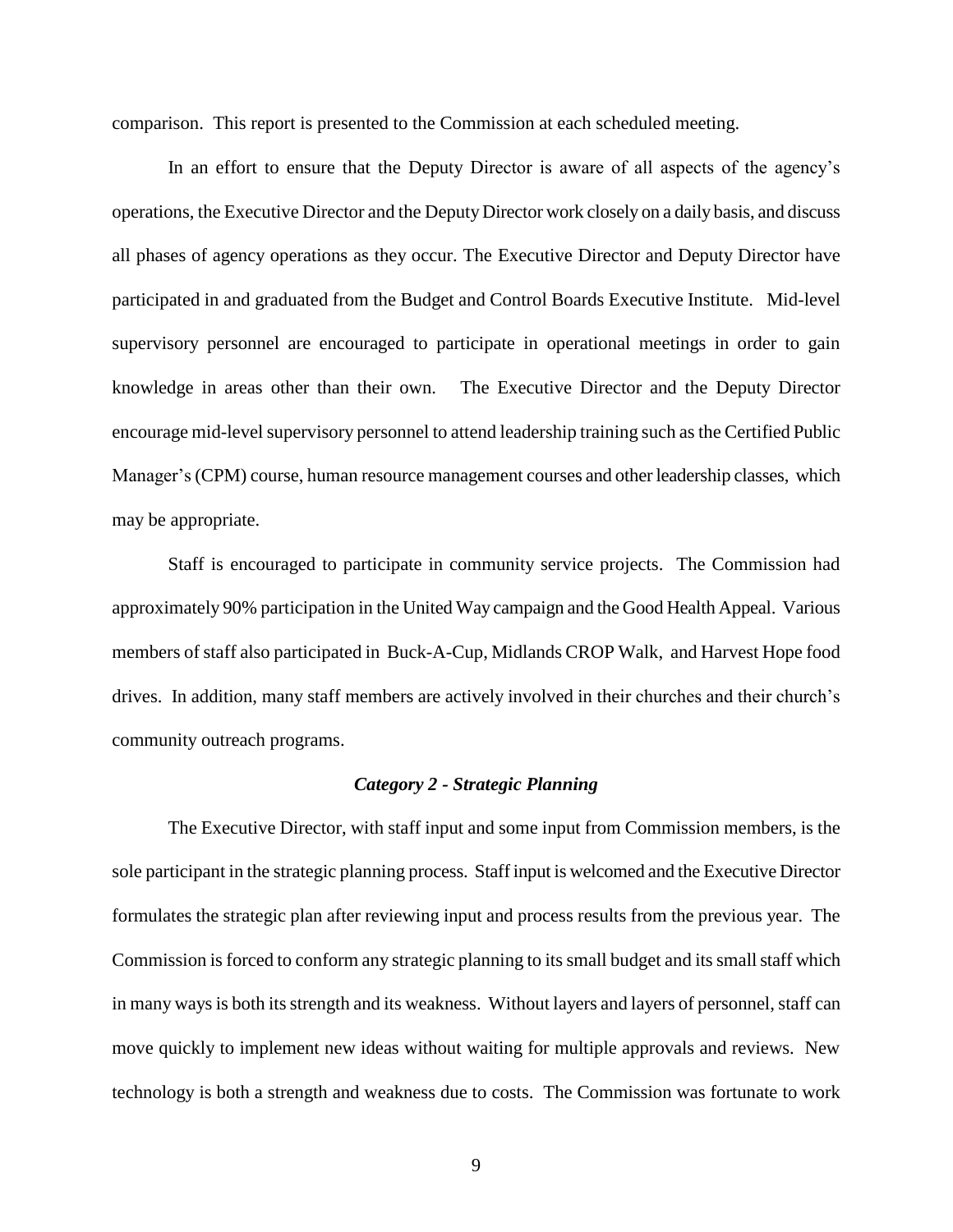with SCI on the electronic filing system at little expense to the Commission. It was a slow, deliberative process, which has provided a state of the art system to the Commission's filers. The Commission continually cross trains staff to include the duties of the Executive Director. The Commission's web-site remains the first source of information for the public and its content is regularly added to and updated. Filers access the electronic filing system and the public access the public reporting component of electronic filing from the Commission's web-site.

The Commission continues to work with SCI on regular up-dating of the electronic filing system for all filers. Tweaks are made on a monthly basis. The cross training continues which requires significant amounts of staff time but not of other resources.

In presenting the Commission's budget to the General Assembly, the Commission was unable to deploy its key strategic goal for housekeeping changes to the Act to reflect a mandatory electronic filing system. As for the second key strategic goal of cross training employees, staff meetings and one-on-one meetings between the Executive Director and staff are the means used to communicate and deploy that strategic goal.

Strategic planning is limited by the Commission's budget and the Ethics Reform Act. All of the Commission's responsibilities are legislatively mandated; therefore, any plan changes from yearto-year are the result of legislative amendments to the statute. Absent a legislative change, the Commission's plans do not change.

The Commission's previous accountability reports can be found on the Commission's web page, [http://ethics.sc.gov.](http://ethics.sc.gov/) The report includes the Commission's strategic objectives, action plans and performance measures.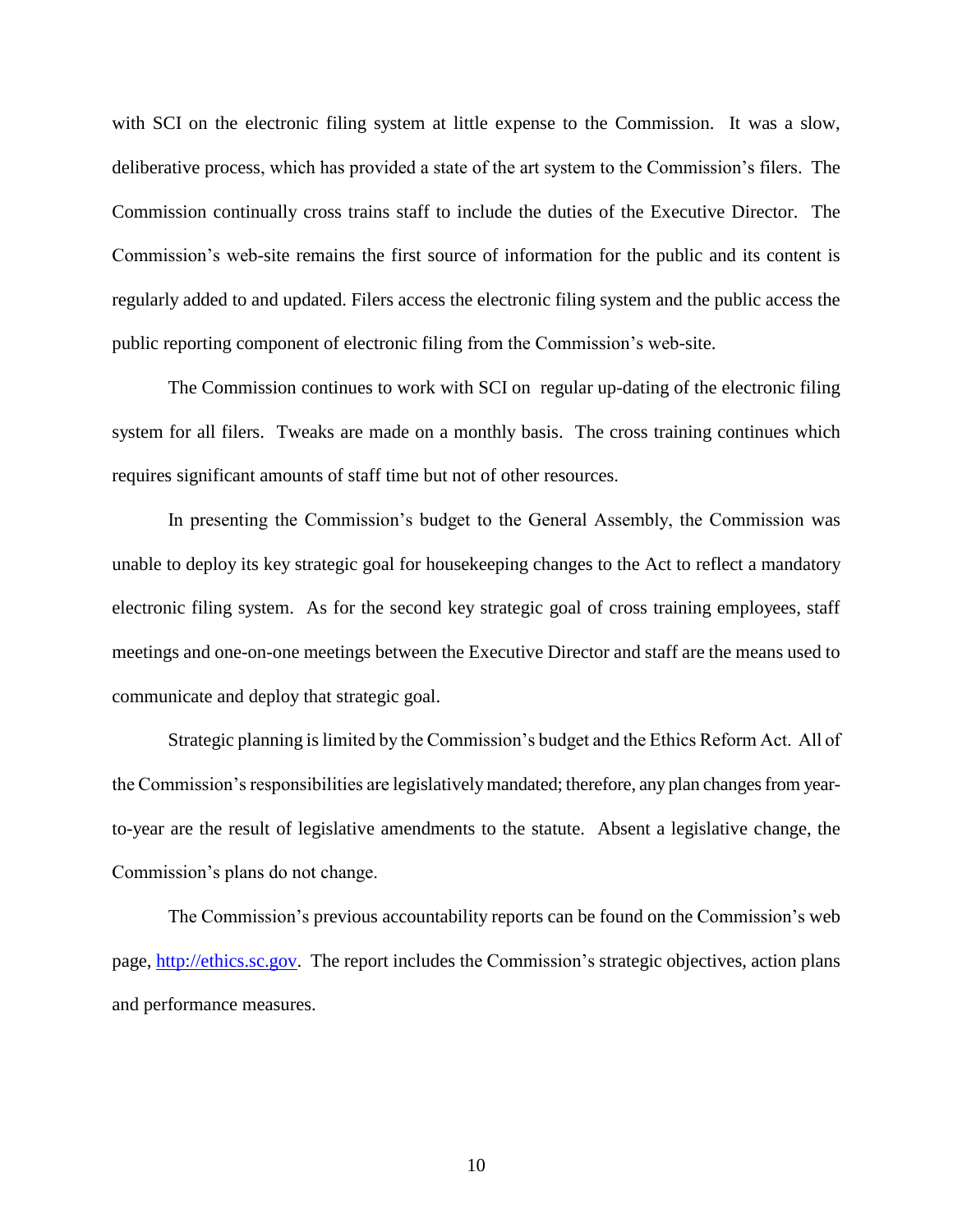# *Strategic Planning*

| <b>Program</b><br><b>Number</b> | <b>Supported Agency</b><br><b>Strategic Planning</b>                                                                                                                                                                                                          | <b>Related FY 10-11</b><br><b>Key Agency</b>                                                                                                                                                                                                                                                                                                                                                                                                  | <b>Key Cross</b><br><b>References for</b><br><b>Performance</b> |
|---------------------------------|---------------------------------------------------------------------------------------------------------------------------------------------------------------------------------------------------------------------------------------------------------------|-----------------------------------------------------------------------------------------------------------------------------------------------------------------------------------------------------------------------------------------------------------------------------------------------------------------------------------------------------------------------------------------------------------------------------------------------|-----------------------------------------------------------------|
| and Title                       | Goal/Objective                                                                                                                                                                                                                                                | <b>Action Plan/Initiative(s)</b>                                                                                                                                                                                                                                                                                                                                                                                                              | Measures*                                                       |
| 01000000<br>Administrative      | The most important strategic<br>goal, now that the electronic<br>filing system is fully<br>implemented and mandated, is<br>to have legislation introduced<br>to amend various sections of<br>the Ethics Reform Act to reflect<br>an electronic filing system. | In October 2007 the electronic filing<br>system went live for campaigns and<br>Statements of Economic Interests. In<br>January 2009 the final lobbying<br>component of the electronic filing<br>system went live. Legislation to<br>mandate all filers use the electronic<br>filing system was introduced in 2009<br>and passed in 2010. Staff will seek a<br>sponsor of legislation to make the<br>appropriate amendments to the<br>statute. | Chart 7.3-1                                                     |
|                                 |                                                                                                                                                                                                                                                               |                                                                                                                                                                                                                                                                                                                                                                                                                                               |                                                                 |

*Key Cross-References are a link to the Category 7 - Business Results. These References provide a Chart number that is included in the 7th section of this document.*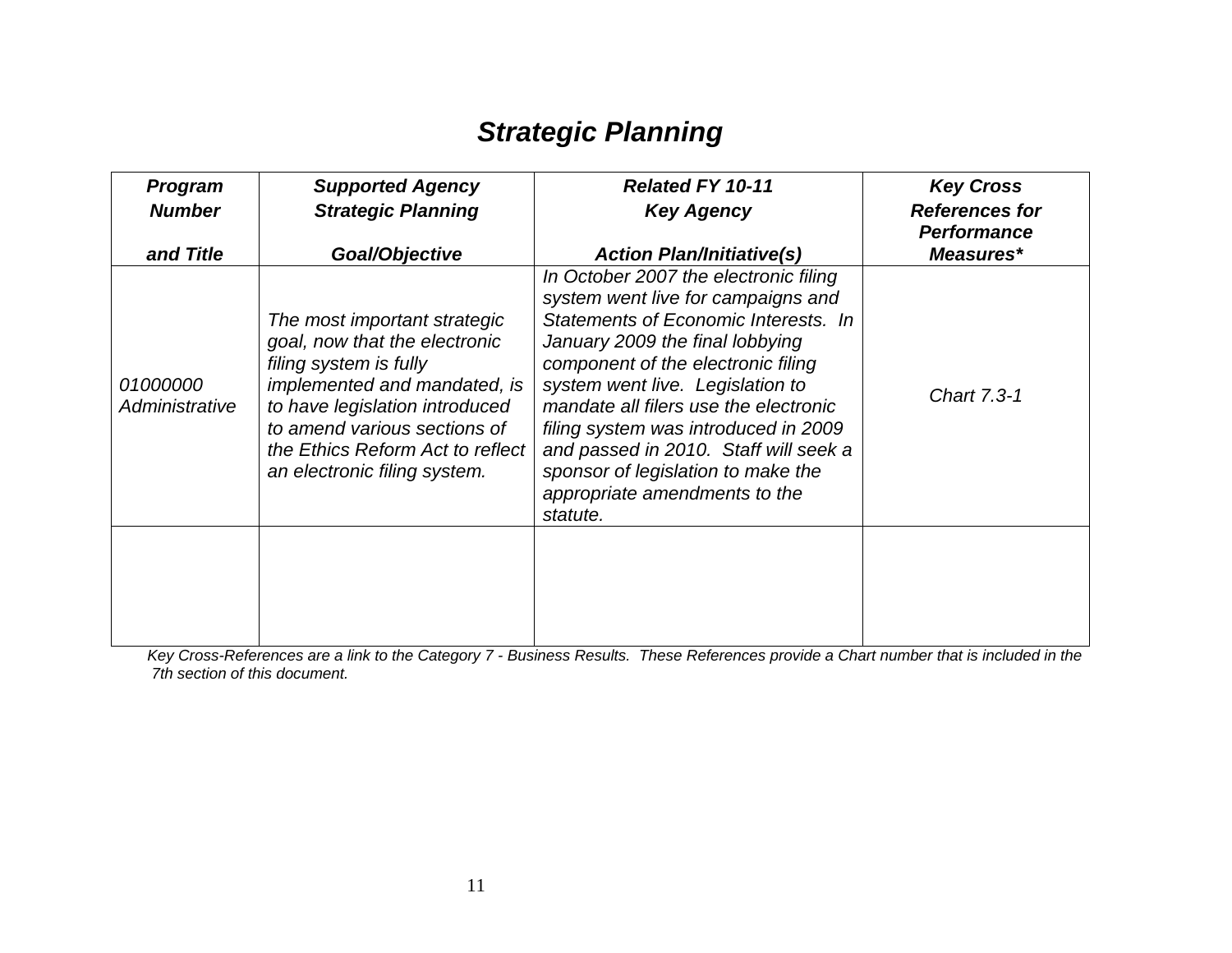### *Category 3 - Customer Focus*

Key customers and stakeholders of the State Ethics Commission are complainants and respondents; filers of forms; reviewers of forms; public officials, public members and public employees; candidates and committees; lobbyists and lobbyist's principals; the citizens of South Carolina; training participants; and opinion requesters. The largest percentage of the Commission's customers is determined by the Ethics Reform Act and it is the Act that determines each customer's requirements.

The Commission is constrained in keeping its listening and learning methods current with changing customer needs and expectations by two major factors: the Ethics Reform Act itself and the Commission's budget. Clearly the trend in disclosure, is the electronic format, which is the preferred format for making this information available to the public. Now that all filers must use the electronic filing system, information is available to the public in real time. With an open door policy Commission staff has historically aided our key customers face-to-face. That is no longer the case. The telephone is now the primary source of contact. E-mail is the secondary source of contact with face-to-face contact coming a distant third. We explain and demonstrate the electronic filing system with first-time filers.

One key customer group, training participants, is regularly surveyed. When the Commission conducts its standard training, a training survey is provided to the participants to complete. In other training situations, staff is part of a program wherein survey results are compiled at the conclusion of the entire program and staff is notified of the results at a later date. A review of the Commission's training survey results found that approximately 98% of responders found the training to be good or excellent; however, 2% found it to be poor and unresponsive to their expectations. By statute, our top two key customers are filers of forms and parties to complaints. Staff has not yet developed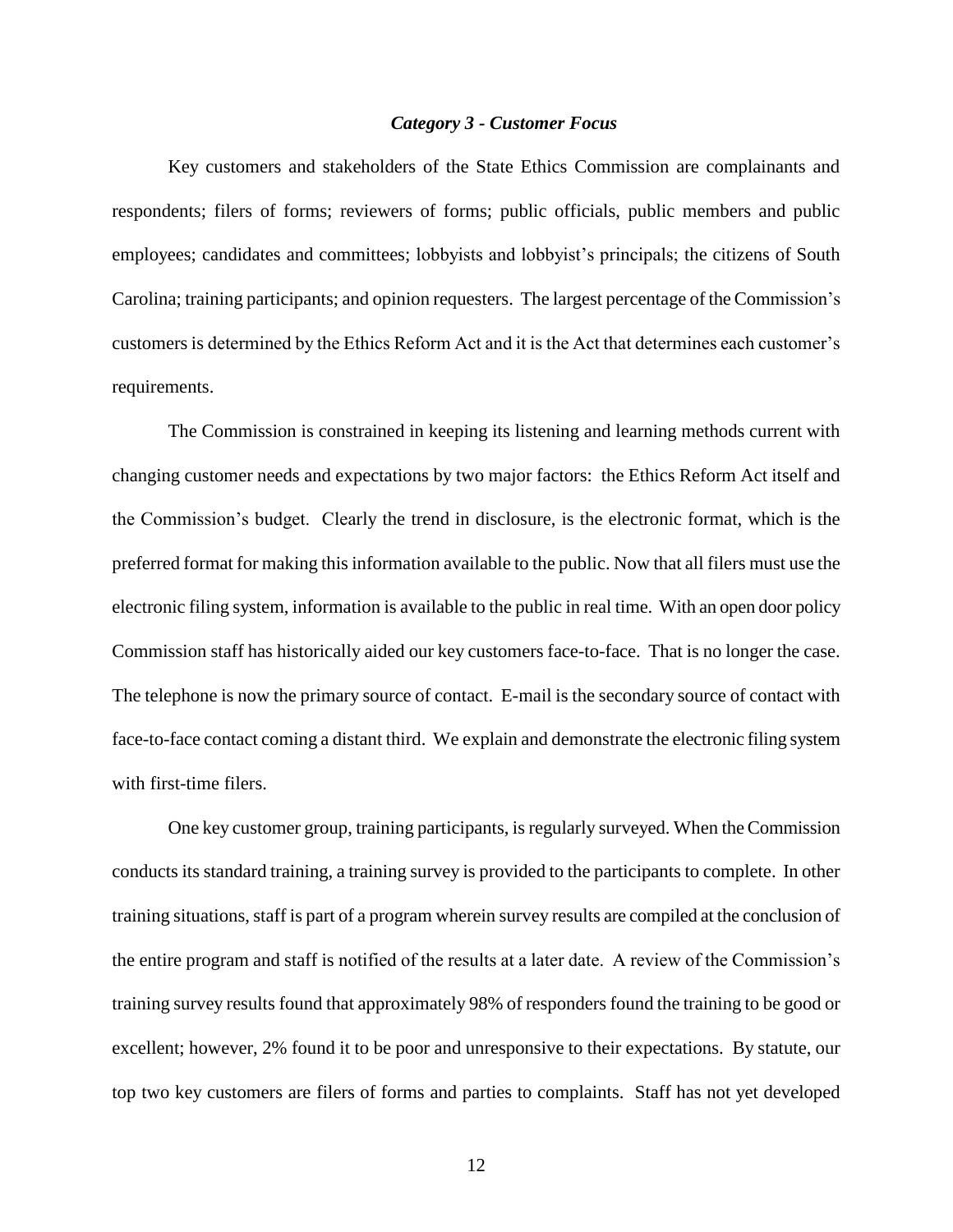either a cost effective or reliable surveying technique for either group. Although the final electronic filing system is operational a survey component is still being examined for filers. Anecdotally, most filers appreciate the electronic filing system once they become familiar with it. A small handful continues to dislike it immensely. Technological change is difficult for some people.

The Commission has customers and stakeholders with conflicting agendas. Much of the Commission's work remains confidential during complaint proceedings at least prior to a finding of probable cause. Complaint hearings remain confidential.

#### *Category 4 –Measurement, Analysis and Knowledge Management*

It continues to be the Commission's belief that what gets measured is what gets done in an organization. Every year the Commission measures the number of forms received; the number of complaints received; the number of complaints resolved; the number of both formal and informal opinions issued; the number of trainings and participants; and the amount of money received, to include late-filing penalties, complaint fines, administrative fees and lobbyists'/lobbyist's principals' registration fees. The Commission's key measures are the comparisons between numerous years of compiling data of the number of various forms filed. The Commission compares the current year's numbers with past years, as well as comparing it with data from other similarly situated agencies. The Commission relies on staff members whose duties include the compilation of this information. The Commission uses the analysis of this data to assist in developing the strategic plan in the employee reviews each year. The Commission attempts to find other public agencies with comparable duties and mandates. As a result of the Commission's membership with COGEL (the Council on Governmental Ethics Laws), the Commission has found only one other state agency with similar areas of responsibility regarding state government: lobbying registration and disclosure; ethical rules of conduct; financial disclosure; and campaign practices and disclosure. The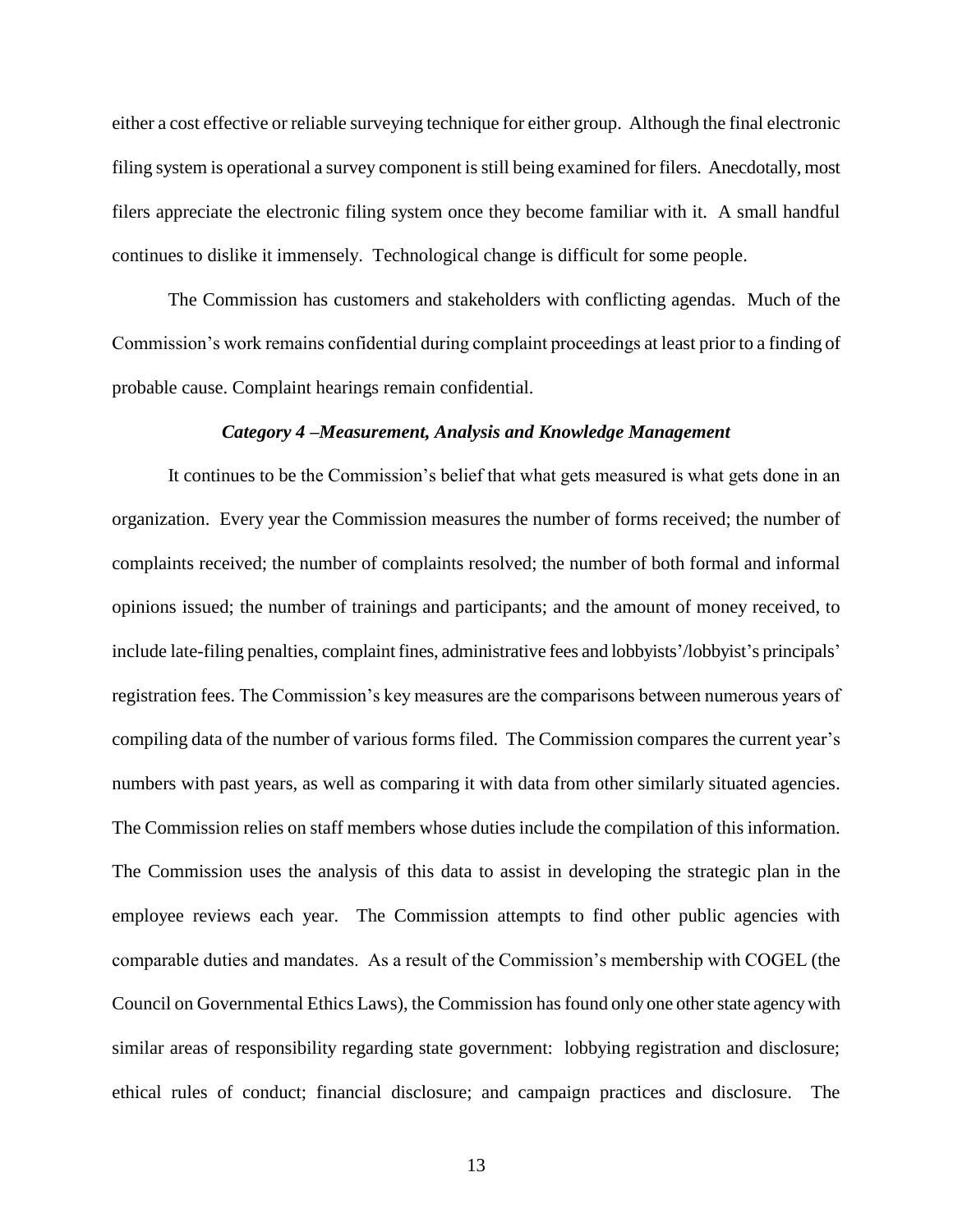Commission also found a city agency with the same responsibilities and the analysis for both Kansas and Chicago appears in Category 7 Results. The compliance reports which are compiled monthly are maintained indefinitely, in that they become a part of the record of each Commission meeting. Meeting minutes with attachments dating back to the inception of the Commission in 1976 are archived and could be recovered, if required. Cross training and reducing to writing the duties of each staff member are the means by which the Commission collects and maintains organization and employee knowledge. The Commission's small size lends itself to the identification and sharing of best practices among staff.

# *Category 5 – Workforce Focus*

As noted before, the State Ethics Commission is a small state agency. The Executive Director speaks regularly to each employee. No performance raises were given in FY2013. The Commission continues to provide many non-financial rewards such as flexible scheduling; casual dress day on Friday; recognition of significant employment milestones; birthday celebrations; holiday meals together; lunch for staff in observance of Employee Recognition Week; and training.

Training was curtailed due to the worsening budget situation. The Executive Director and the investigators are certified law enforcement officers and they must participate in regular training sessions to maintain their certification. The Criminal Justice Academy provides this training at no charge to state agencies. General Counsel participates in a minimum of 14 hours of continuing legal education training each year. Staff has participated in the Certified Public Manager's course, Human Resource management courses and various computer classes. Before participating in training staff attempts to ensure that the training is applicable to the position of the staff member seeking training, which ensures that the knowledge and skills gained in training are used.

The Employee Performance Management System provides an opportunity for the Executive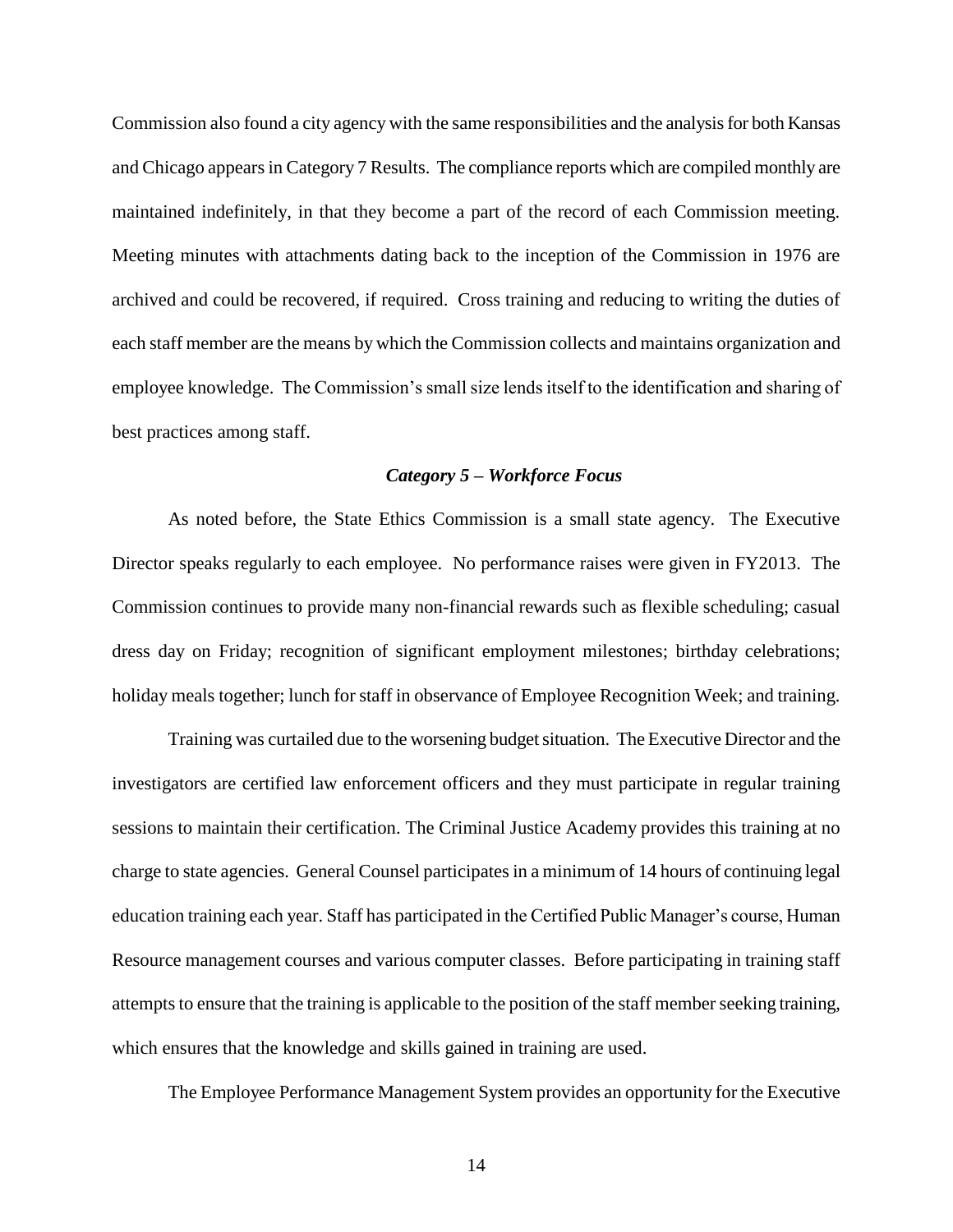Director and the employee to make changes to employee responsibilities in line with ongoing strategic goals and to revise position descriptions to accurately reflect actual duties. The process encourages high performance by realigning the position description and evaluation documents with the actual job responsibility.

The Commission, due to size, does not have a formal assessment method to obtain information on employee well-being and satisfaction. Cross training has ensured that internal promotions are smooth. The Commission does informally monitor employee well being and satisfaction through two key measures: staff longevity and turnover. Three quarters of the staff has been with the Commission between ten to twenty-five years.

The Commission's offices are located in a modern, private non-smoking office building. Adequate parking and lighting are provided. Staff members are encouraged to participate in the State's Prevention Partners programs, and to avail themselves of a gym located in the office complex. The agency's policies manual contains procedures to follow in the event of fire, tornado, and bomb threat. The agency's telephones are programmed for one touch dialing to 911. The agency's law enforcement personnel participate in all available terrorism training through SLED and the Criminal Justice Academy.

#### *Category 6 - Process Management*

The Commission's core competency is the receipt of data, the organization of that data and the public reporting of that data. Technology has changed every aspect of that process. The Commission's key design and delivery processes must fit within the confines of the Commission's budget. Within these confines, the newest technology used by the Commission has been in previous years its web-site, but with the implementation of the final phase of the electronic filing system the Commission has embraced  $21<sup>st</sup>$  century technology. Mandatory electronic filing means all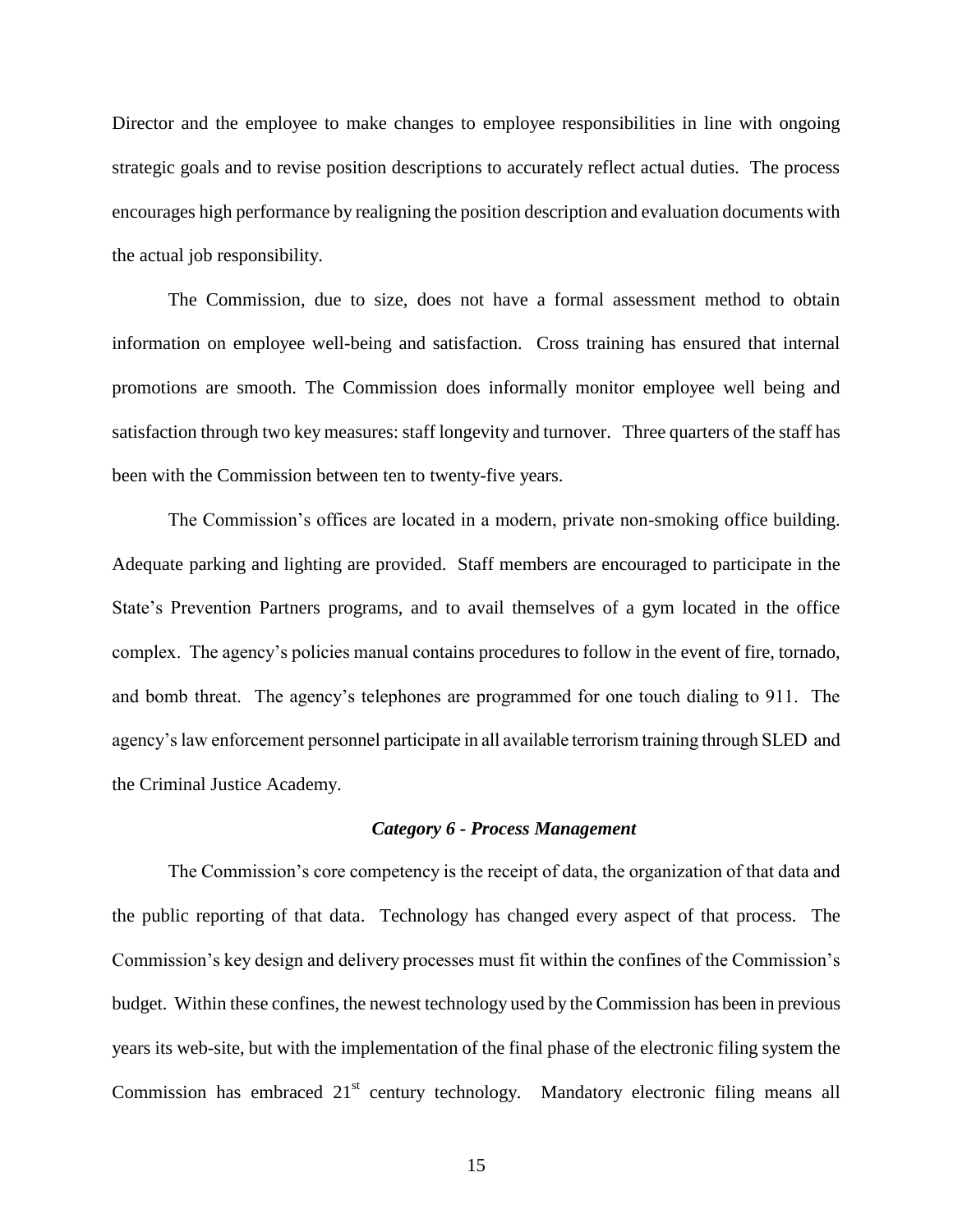Commission filers must use the electronic filing system for all forms, with no exceptions. A tremendous amount of staff time continues to be expended on the telephone explaining the electronic filing process and walking filers through the complete filing process.

The Commission's web-site includes all formal advisory opinions and a list of complaints resolved. Signed and stamped complaint orders from FY2011 forward may be accessed from the complaints resolved page. Additionally, minutes from the Commission's bi-monthly meetings are also available online. These efforts are directed at making the Commission's web site more userfriendly; more responsive to the public's needs; and more cost effective to the Commission, i.e. reducing printing and postage costs. Finally, the Commission's web-site provides the link to the electronic filing system available to all filers, as well as the public reporting link that provides instantaneous access to all forms filed electronically.

The Commission's various measurements are not done on a day-to-day basis, but rather week-to-week and month-to-month based on the particular deadline. The Commission has a minimum of seven major deadlines each year; however, with an election begin held nearly every week in the State moving deadlines occur weekly. Paper forms dating to October 2007 have been filed by staff, so the requests for documents have plummeted. We look forward to the day when no forms sit in a filing cabinet.

The Commission is in the business of managing the information provided in the various forms received, as well as the enforcement of the Ethics Reform Act. The Commission reviews bimonthly the number of forms received in comparison to the previous year's filing period and the speed and thoroughness of auditing. The third year of mandatory electronic filing of the Statement of Economic Interests form by April 15, 2013 resulted in the third largest volume of telephone calls for a 30 day period in the Commission's history.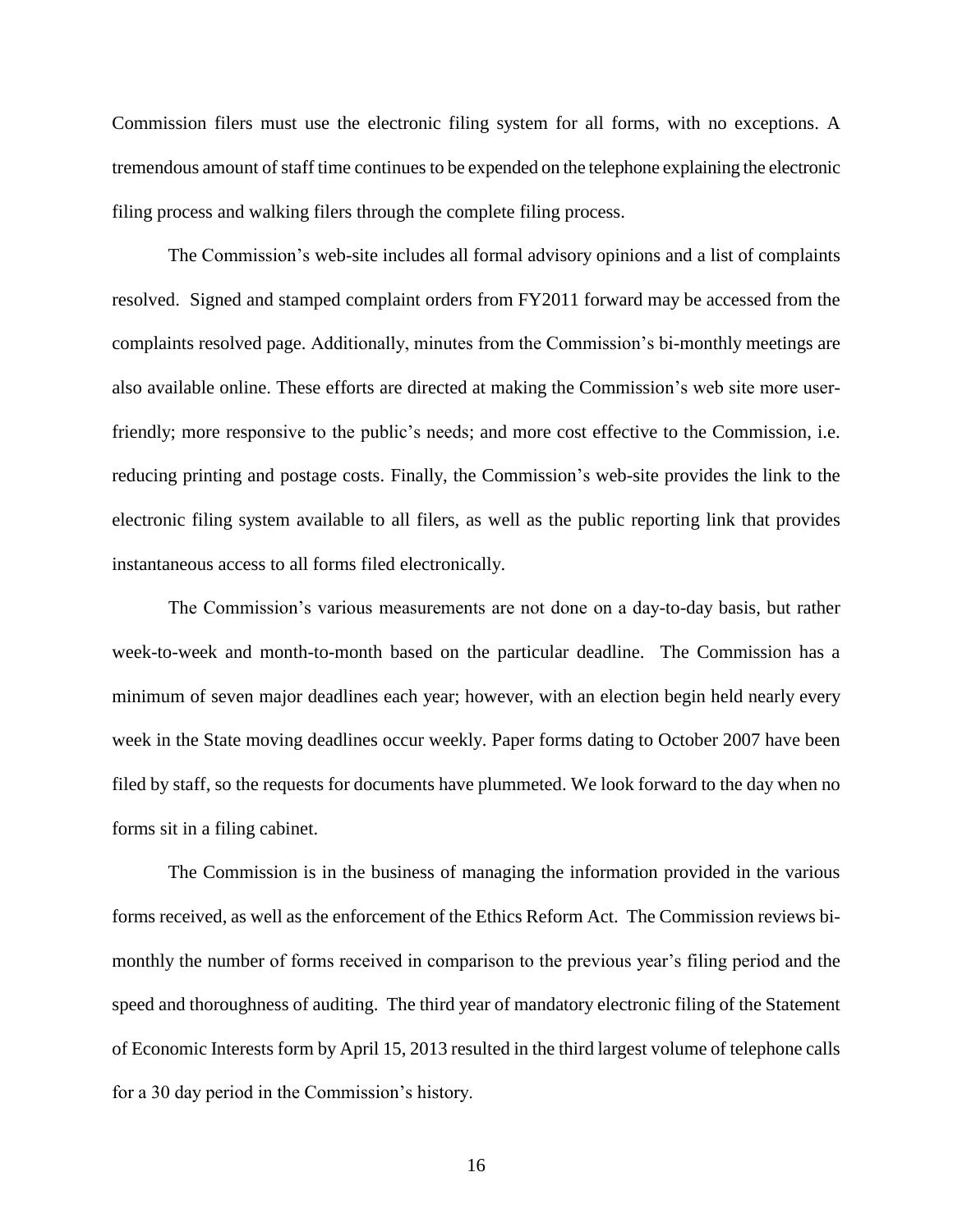The Executive Director meets with senior staff throughout the fiscal year to determine the adequacy of the present budget and what the future needs may be. This includes reviewing the status of the computer systems. Investigative costs are difficult to predict with any certainty. Noncompliance matters are quickly dealt with; however, complaints alleging violations of the Rules of Conduct or in-depth investigative audits of alleged campaign finance violations can require extensive investigative hours. The Commission's investigators coordinate many investigations with SLED, the State Grand Jury and the FBI. Reports resulting from criminal investigations are referred to the Attorney General's office or the appropriate circuit solicitor.

### *Category 7 - Results*

#### *(1) Lobbyist Registration and Disclosure*

The State Ethics Commission utilizes registration fees obtained from lobbyists and lobbyists' principals to administer this requirement. In FY2013, the State Ethics Commission received \$154,700.00 from these registration fees. This was a slight decrease of \$1,800 from the previous year.

Any person employed or retained to lobby for any person, group or business must register with the Commission within fifteen days after being employed or retained. Further, the person, group, or business which employs or retains a lobbyist must register within fifteen days after such employment or retention. Registered lobbyists and lobbyist's principals are subject to strict restrictions on their activities while they are registered. Both the lobbyists and lobbyist's principals must file disclosures of income and expenditures by June  $30<sup>th</sup>$  for the period January 1<sup>st</sup> through May  $31<sup>st</sup>$ , and by January  $31<sup>st</sup>$  for the period June  $1<sup>st</sup>$  thru December  $31<sup>st</sup>$ . Registration and disclosure reports are available on the Commission's web-site. Registration and disclosure reports totaled 4705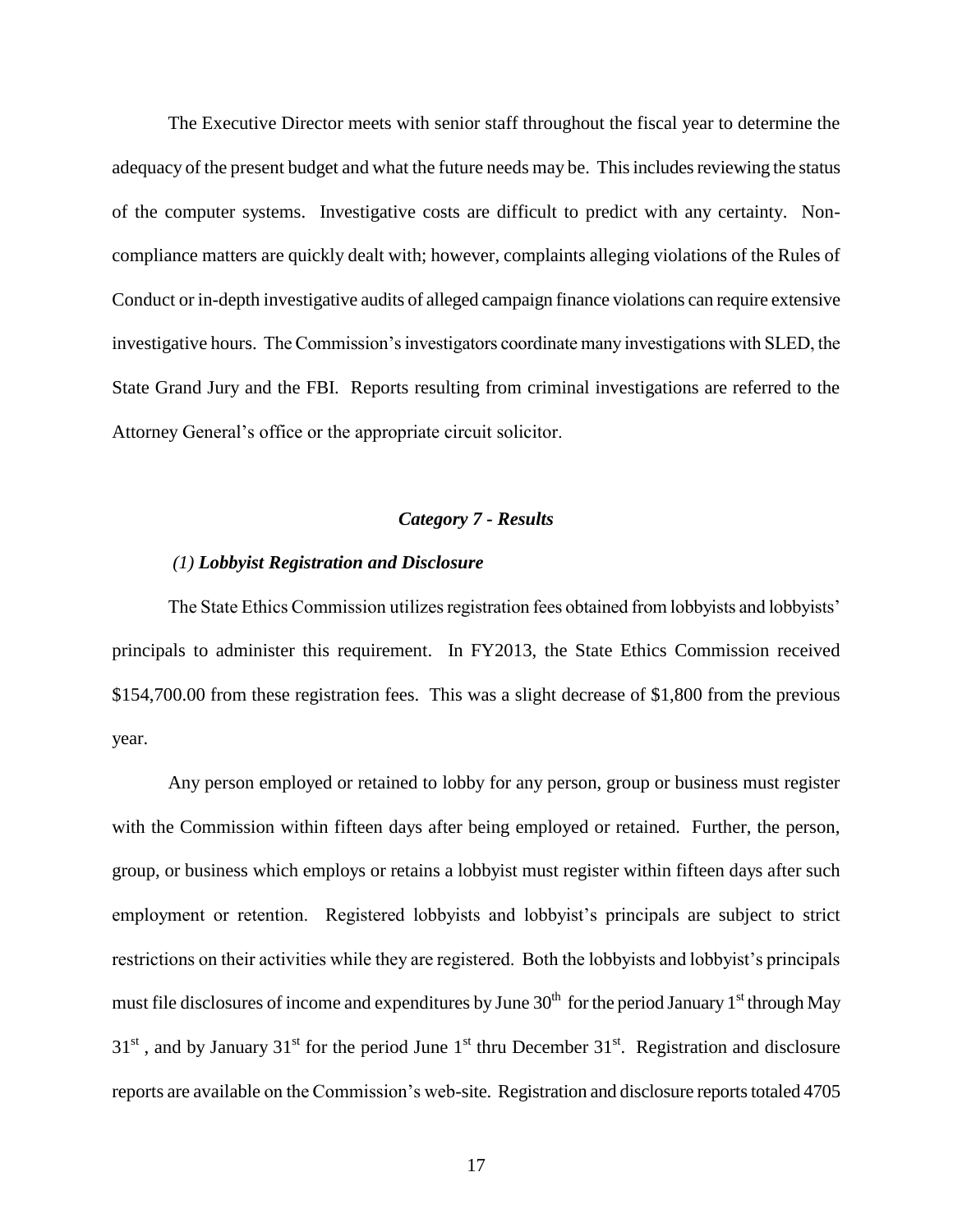in FY2013, a decrease over FY2012.

### *(2) Ethical Rules of Conduct*

The Ethics Reform Act provides certain standards for public officials and public employees, centered around prohibitions against the use of the public position to affect the officeholder's or employee's economic interests, those of family members, or businesses or individuals with whom the person is associated. These standards prohibit the misuse of public resources and confidential information, nepotism, revolving door employment, receipt of compensation to influence official actions, and representation restrictions. Penalties for violations of the Act range from administrative penalties, including public reprimands and civil fines of up to \$2000 per violation, to criminal penalties ranging from \$5000 and one year in prison to \$10,000 and ten years in prison.

# *(3) Financial Disclosure*

Certain public officeholders, to include all public officials, either elected or appointed; candidates; public members of state boards; chief administrative officials or employees; chief procurement officials or employees; and chief finance officials or employees must file a Statement of Economic Interests report at specified times to include an annual update by April 15<sup>th</sup>. In FY2013, approximately 9,672 Statement of Economic Interests (SEI) reports were filed. This is a decrease over last year and is directly related to it being a non-major election year. Staff stressed in training and correspondence with municipalities, counties, school districts and other public entities those individuals required to annually file Statement of Economic Interests forms. Notice of filing requirements of annual SEIs was made by e-mail. Staff will continue to provide written yearly notice to the various governmental entities, but for individual filers, an e-mail message will be the notice format, thus saving significant Commission resources.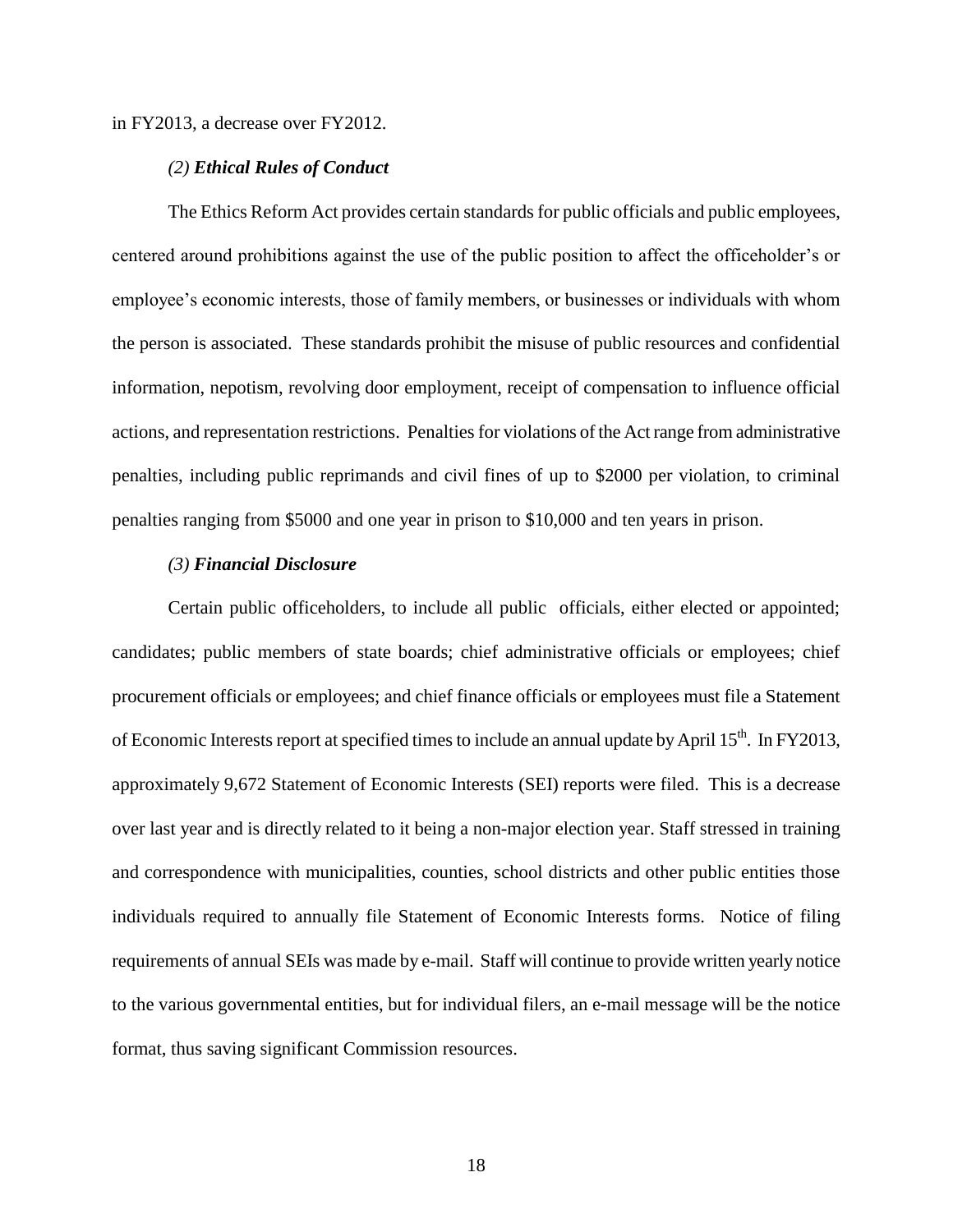## *(4) Campaign Practices and Disclosure*

Candidates are required to file disclosure of their campaign finance activities. They are subject to contribution limitations, restricted use of campaign funds, and proper accountability. In FY2013 approximately 7388 campaign disclosure forms were received and audited when flagged by the system.

To follow is a review of ten years of Commission activity.

|                                                         | <b>FY04</b> | <b>FY05</b> | <b>FY06</b>    | <b>FY07</b> | <b>FY08</b> | <b>FY09</b> | <b>FY10</b> | <b>FY11</b>    | FY12     | <b>FY13</b> |
|---------------------------------------------------------|-------------|-------------|----------------|-------------|-------------|-------------|-------------|----------------|----------|-------------|
| <b>COMPLAINTS</b>                                       |             |             |                |             |             |             |             |                |          |             |
| Filed                                                   | 111         | 136         | 136            | 125         | 133         | 139         | 140         | 100            | 143      | 150         |
| Final Disposition                                       | 110         | 112         | 152            | 116         | 111         | 119         | 154         | 86             | 124      | 146         |
| On Hand                                                 | 44          | 58          | 22             | 33          | 35          | 44          | 43          | 54             | 70       | 74          |
| <b>ADVISORY OPINIONS</b>                                |             |             |                |             |             |             |             |                |          |             |
| Formal                                                  | 3           | 3           | $\overline{4}$ | 9           | 8           | 5           | 3           | $\overline{4}$ | 3        | 1           |
| Informal                                                | 68          | 73          | 64             | 65          | 54          | 45          | $165*$      | 385*           | 699*     | 736*        |
| <b>FORMS</b>                                            |             |             |                |             |             |             |             |                |          |             |
| <b>Statement of Economic Interests</b>                  | 9104        | 8776        | 9402           | 9430        | 9182        | 7368        | 9059        | 7971           | 10232    | 9672        |
| Campaign Disclosure Form                                | 4873        | 5158        | 6499           | 5030        | 5563        | 6319        | 5702        | 6097           | 6290     | 7388        |
| Lobbyist/Lobbyist's Principal<br>Registration & Reports | 4445        | 3542        | 4984           | 4803        | 5525        | 4746        | 4643        | 4306           | 4705     | 4686        |
| <b>TRAINING SESSIONS</b>                                |             |             |                |             |             |             |             |                |          |             |
| Conducted                                               | 19          | 16          | 30             | 28          | 28          | 29          | 35          | 28             | 40       | 28          |
| Participants                                            | 530         | 1724        | $1276**$       | $1640**$    | $1294**$    | 979**       | $1073**$    | $1.454**$      | $2100**$ | 1445**      |

**LEVELS OF PERFORMANCE-FY2002 TO FY2011**

\*Staff began counting informal opinions requested by e-mail in May 2010. Written requests have decreased significantly, while e-mail requests have skyrocketed.

\*\*The number of participants for FY2013 reflected in the chart represents those individuals actually present during training programs. The number does not represent those viewers who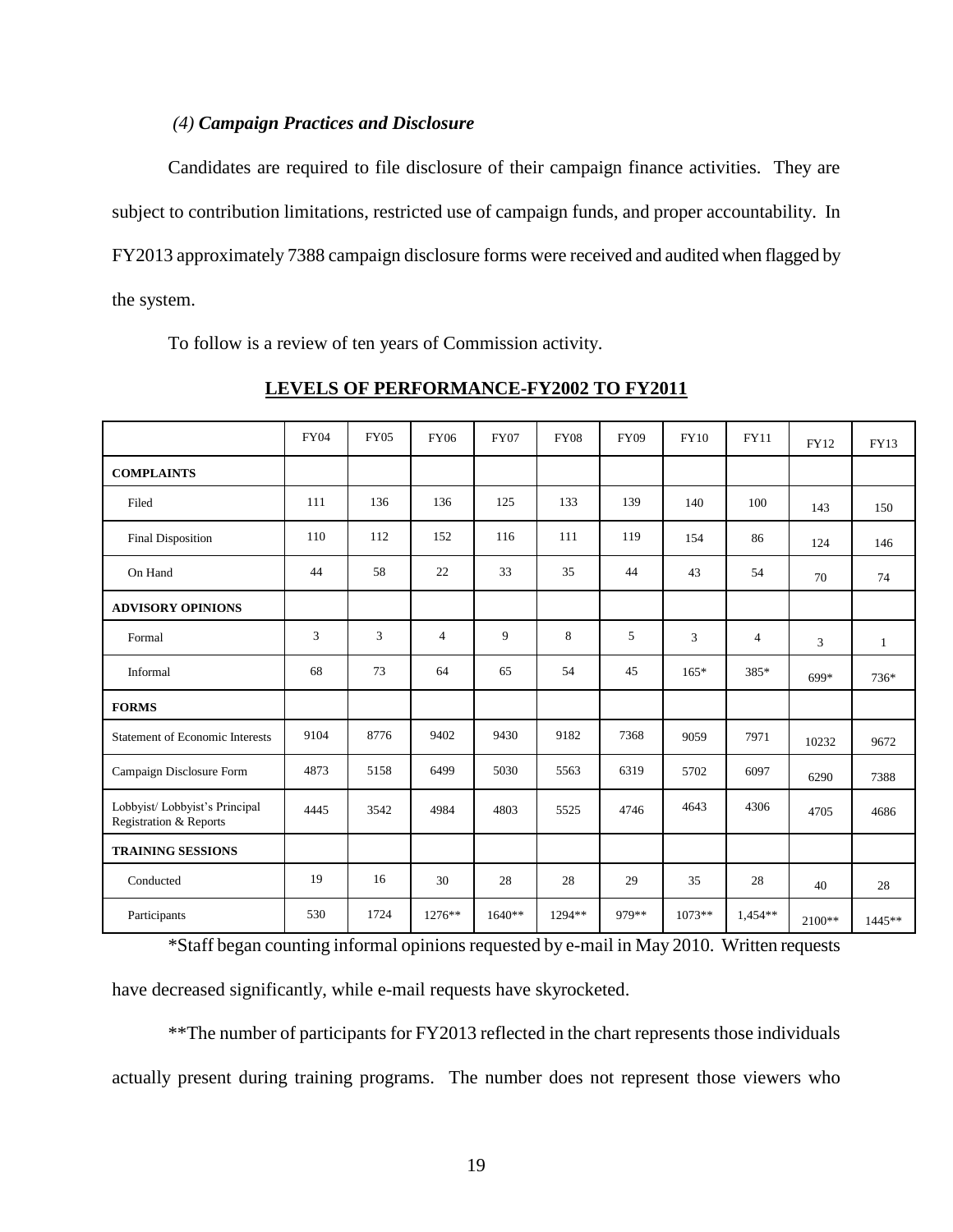continue to receive the ethics training from programs taped in FY2006 and FY2012.

# **Performance levels and trends for the key measures of customer satisfaction and dissatisfaction:**

Training is essential to the 4.6 million plus residents of the State where approximately 285,000 citizens are engaged in government employment and approximately 10,000 are engaged in government service. As part of its public mission, the Commission feels that it is vital to educate public officials, public members, public employees and the general public regarding the standards of conduct and disclosure requirements of the Ethics Reform Act. Whenever possible, as personnel and resources are available, staff conducts training for its various customers throughout the state. Customers receiving training in FY 2013 included elected officials, public employees of both cities, counties and the state, candidates and attorneys.

Hand-in-hand with training is the advisory nature of the Commission's responsibility. The Commission advises its customers concerning the intricacies of the law through both informal and formal opinions. Staff answers approximately 700 telephone inquiries per month. The Commission's policy of issuing informal opinions provides more timely advice to its customers. As noted earlier the bulk of written advice is given via e-mail. This advice is based on prior opinions, complaints, decisions, and staff experience and interpretation of the statute. The Commission has established the objective of responding to all informal advisory opinions within seven calendar days. This target is met approximately 99% of the time and when it cannot be met, the requestor is informed of the delay and when to anticipate his opinion. Formal opinions are handled as expeditiously as possible at regularly scheduled Commission meetings. The advice given, either written or verbal, provides information to the various customers of the Commission.

In FY2013 the Commission hired a full-time investigator, who with the two part-time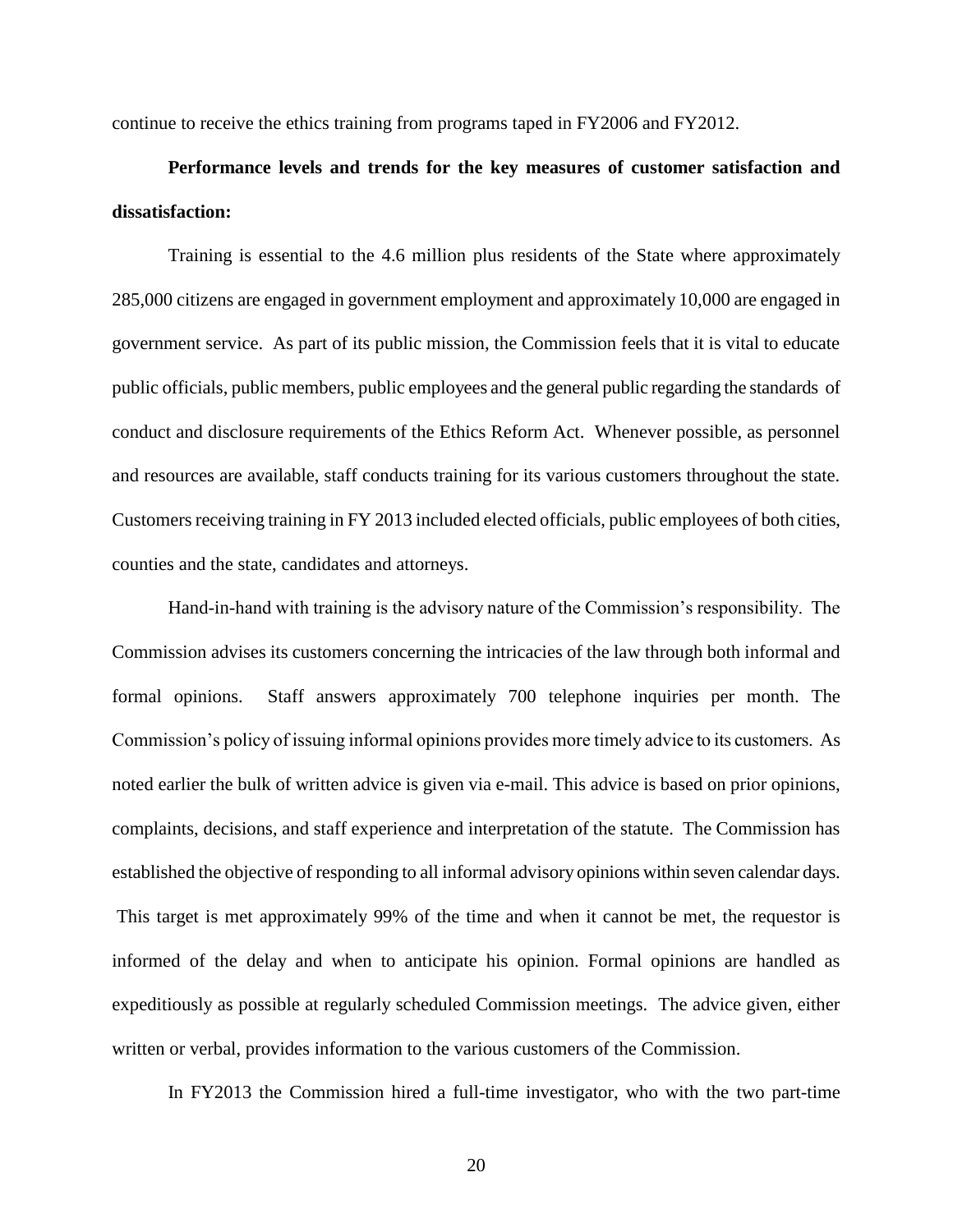investigators, have continued the Commission's commitment to the timely investigation of alleged violations of the Ethics Reform Act, which is a key component of the Act and where the Commission's involuntary customers appear. A due process procedure is established in the statute and staff has worked to reduce the completion time from the receipt of a complaint to final disposition. Non-compliance matters, from issuance of complaint to final disposition, take approximately four months. The completion times of other complaints were approximately six months, but may be as long as nine to twelve months in duration.

Of the 146 complaints resolved in FY2013, approximately 24 complaints were resolved by consent orders.Sixty-nine hearings were held. Fines and administrative fees of \$17,900.00 were collected. Twenty-four complaints were dismissed at the fact sufficient stage and 26 were dismissed for lack of probable cause.The remaining complaints were either waived due to compliance or extenuating circumstances or withdrawn by the complainant or the Commission. In addition, the Commission collected \$189,573.00 in late filing penalties for failing to timely file Statement of Economic Interests forms, Campaign Disclosure forms, and lobbyist and lobbyist's principal reports. The Department of Revenue's Set-off Debt program collected an additional \$5,056.00 in late filing penalties. The Department of Revenue's GEAR program collected an additional \$34,156.00 in late filing penalties through the garnishment of wages. The Commission continues to emphasize the timely enforcement of disclosure deadlines.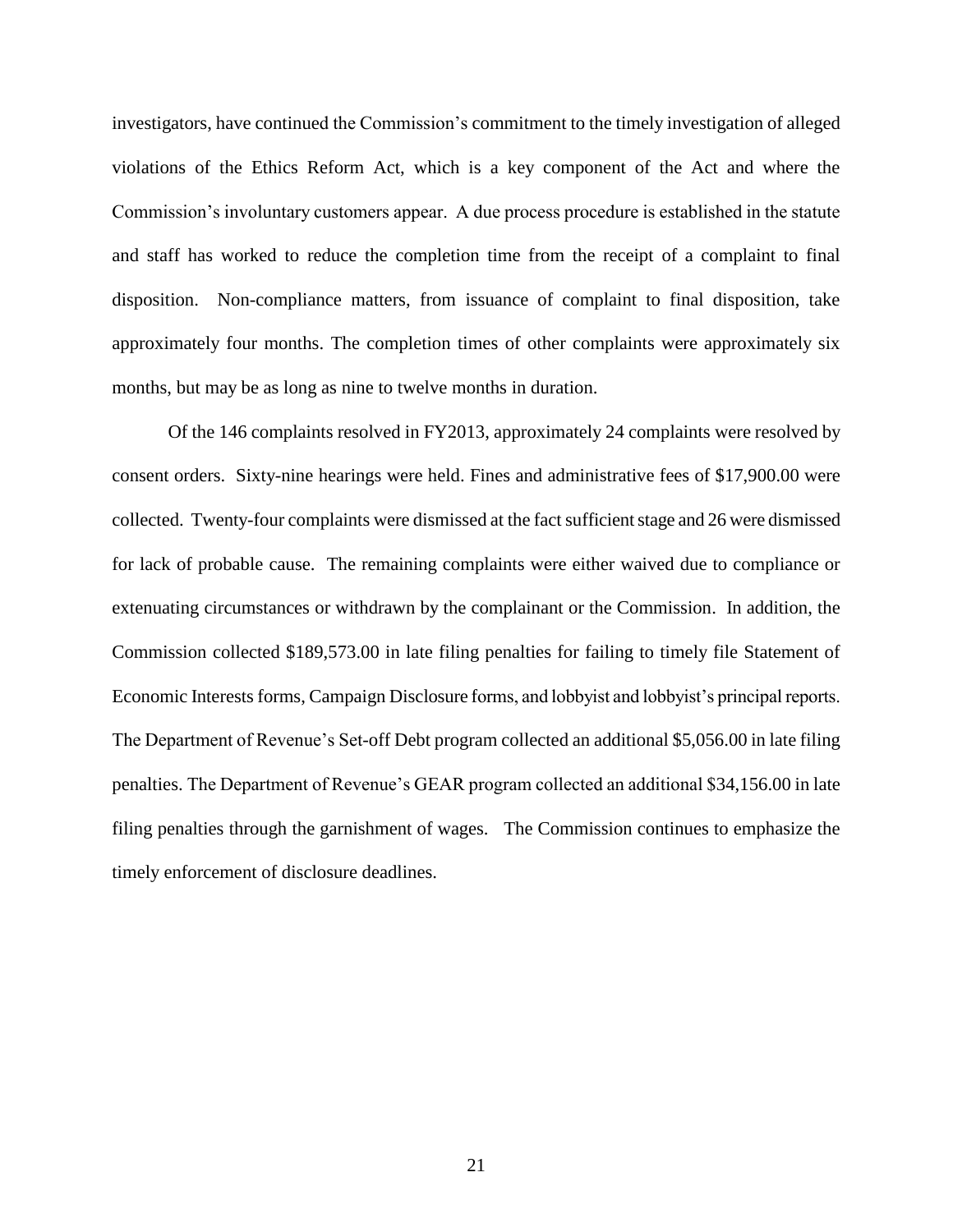# **LEVELS OF PERFORMANCE Chart 7.3-1**

|                                                              | <b>FY2013</b> | <b>FY2012</b> | <b>FY2011</b>  | <b>FY2010</b> | <b>FY2009</b> | <b>FY2008</b> | <b>FY2007</b> | $\frac{0}{n}$<br><b>Increase</b><br>(Decrease) |
|--------------------------------------------------------------|---------------|---------------|----------------|---------------|---------------|---------------|---------------|------------------------------------------------|
| <b>Complaints</b>                                            |               |               |                |               |               |               |               |                                                |
| Received                                                     | 150           | 143           | 100            | 140           | 139           | 133           | 125           | 4.9                                            |
| <b>Final Disposition</b>                                     | 146           | 124           | 86             | 154           | 119           | 111           | 116           | 17.7                                           |
| Pending                                                      | 74            | 70            | 54             | 43            | 44            | 35            | 33            | 5.7                                            |
| Forms                                                        |               |               |                |               |               |               |               |                                                |
| Statement of Economic<br>Interests form                      | 9672          | 10232         | 7971           | 9059          | 7368          | 9182          | 9430          | (5.5)                                          |
| Campaign Disclosure<br>form                                  | 7388          | 6290          | 6097           | 5702          | 6319          | 5563          | 5030          | 17.5                                           |
| Lobbyist/Lobbyist's<br>Principals' Registration<br>& Reports | 4686          | 4705          | 4306           | 4643          | 4746          | 5255          | 4803          | (.4)                                           |
| <b>Opinions</b>                                              |               |               |                |               |               |               |               |                                                |
| Formal                                                       |               | 3             | $\overline{4}$ | 3             | 5             | 8             | 9             | (66.7)                                         |
| <b>Informal</b>                                              | 736           | 699           | 385            | 165           | 45            | 54            | 65            | 5                                              |
| <b>Training</b>                                              |               |               |                |               |               |               |               |                                                |
| <b>Training Sessions</b>                                     | 28            | 40            | 28             | 35            | 29            | 28            | 28            | (30)                                           |
| # Trained                                                    | 1445          | 2100          | 1454           | 1073          | 979           | 1294          | 1640          | (31)                                           |

The report shows the current level of performance in the four key areas. They include:

By and large the changes from one year to the next are minimal and those significant percentage changes reflect activity over which the Commission has minimal control. Training is contingent on requests. In FY2013 training sessions dropped significantly. Formal advisory opinions decreased to one request. Staff continued to reduce the response time in the issuance of informal advisory opinions and to publicize the availability of formal opinions on its website. All formal advisory opinions are on the Commission's web-site which has led to an overall decrease in the number of formal opinions in the last several years. The informal opinion number continues to increase, which is a result of including e-mail requests for informal opinions.

The City of Chicago Board of Ethic's key responsibilities mirror the four distinct responsibilities of the Commission: lobbying registration and disclosure; ethical rules of conduct;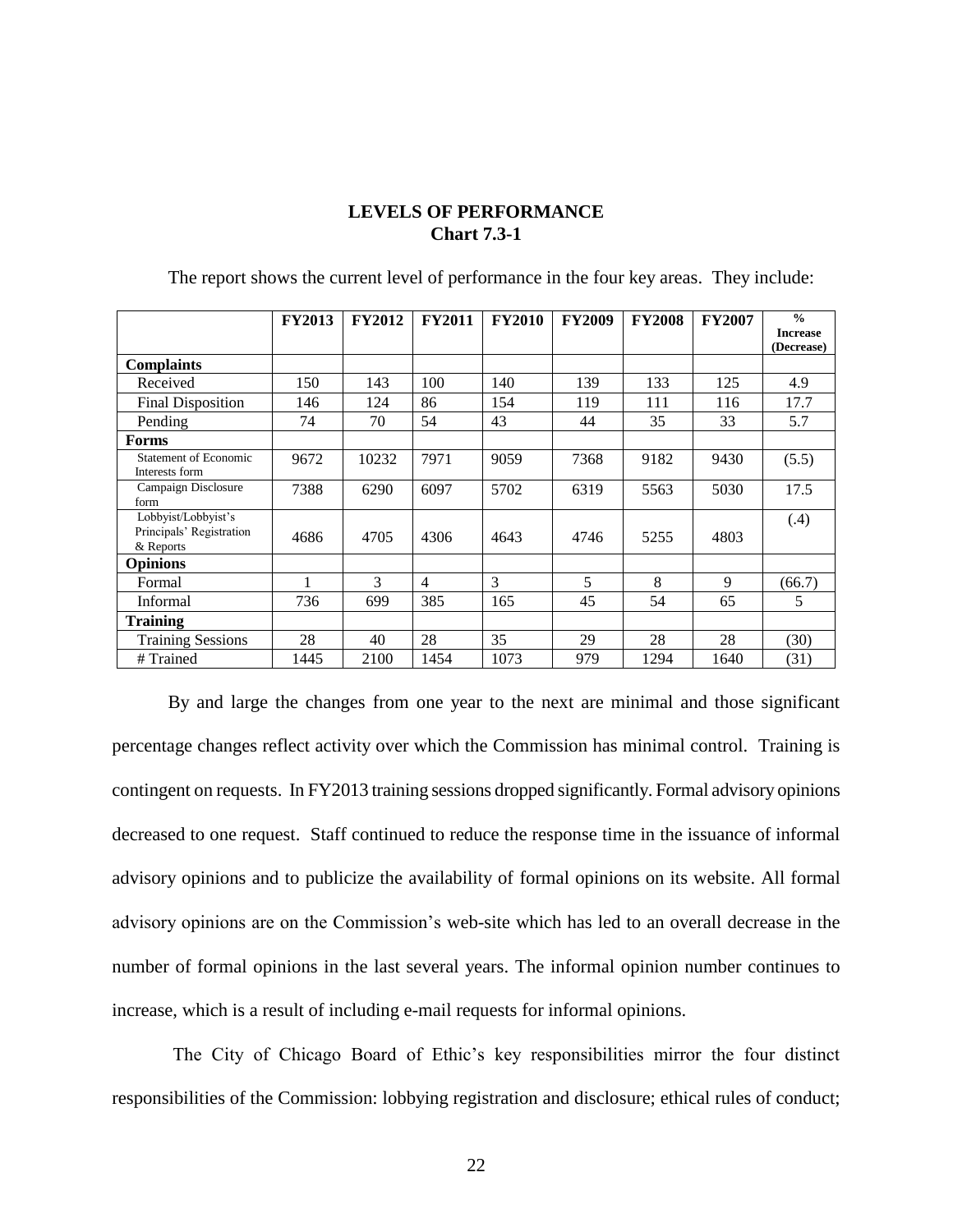financial disclosure; and campaign practices and disclosure.The Board of Ethics in providing advice responds to inquiries (verbal responses) and cases (written responses).The Board of Ethics handled more than 6075 inquiries in FY2012 and 14 cases. The Board of Ethics' staff is eight FTEs. Its budget is significantly larger at approximately \$770,177.00, which represents a slight decrease from the previous year.

Complaint matters relating to disclosure have remained the largest percentage of complaints. The Commission received 150 complaints, of which 87 were related to disclosure, and resolved 146 complaints, of which 58 were related to disclosure. The Commission continues to meet its goal of timely prosecuting non-compliance matters to avoid a backlog.

Our compliance rate continues to be approximately 96% after the initial notice of no filing. Late-filers have been penalized administratively. The Kansas Governmental Ethics Commission enforces the Campaign Finance Act and State Governmental Ethics Law primarily on the state level to include House, Senate and Judicial officials and to a very limited extent on the local level. In FY2013, the Kansas Governmental Ethics Commission received 4324 campaign finance forms in an election year and 5534 financial disclosure forms for state level disclosure. Lobbyists file in Kansas, but their principals do not. Five hundred thirty-three (533) lobbyists registered in FY2013, but like South Carolina, Kansas lobbyists register for many different principals. Kansas received 1482 registrations in FY2013. Lobbyists are required to file an expenditure report six times a year if they have expended in excess of \$100 during the reporting period, which explains its receipt of 6198 lobbyists' reports. Kansas experienced a slight decrease in the number of lobbyists, as did the Commission.

### **Performance levels and trends of financial performance:**

Since September 2000 the Commission has ceased printing forms. Forms were downloaded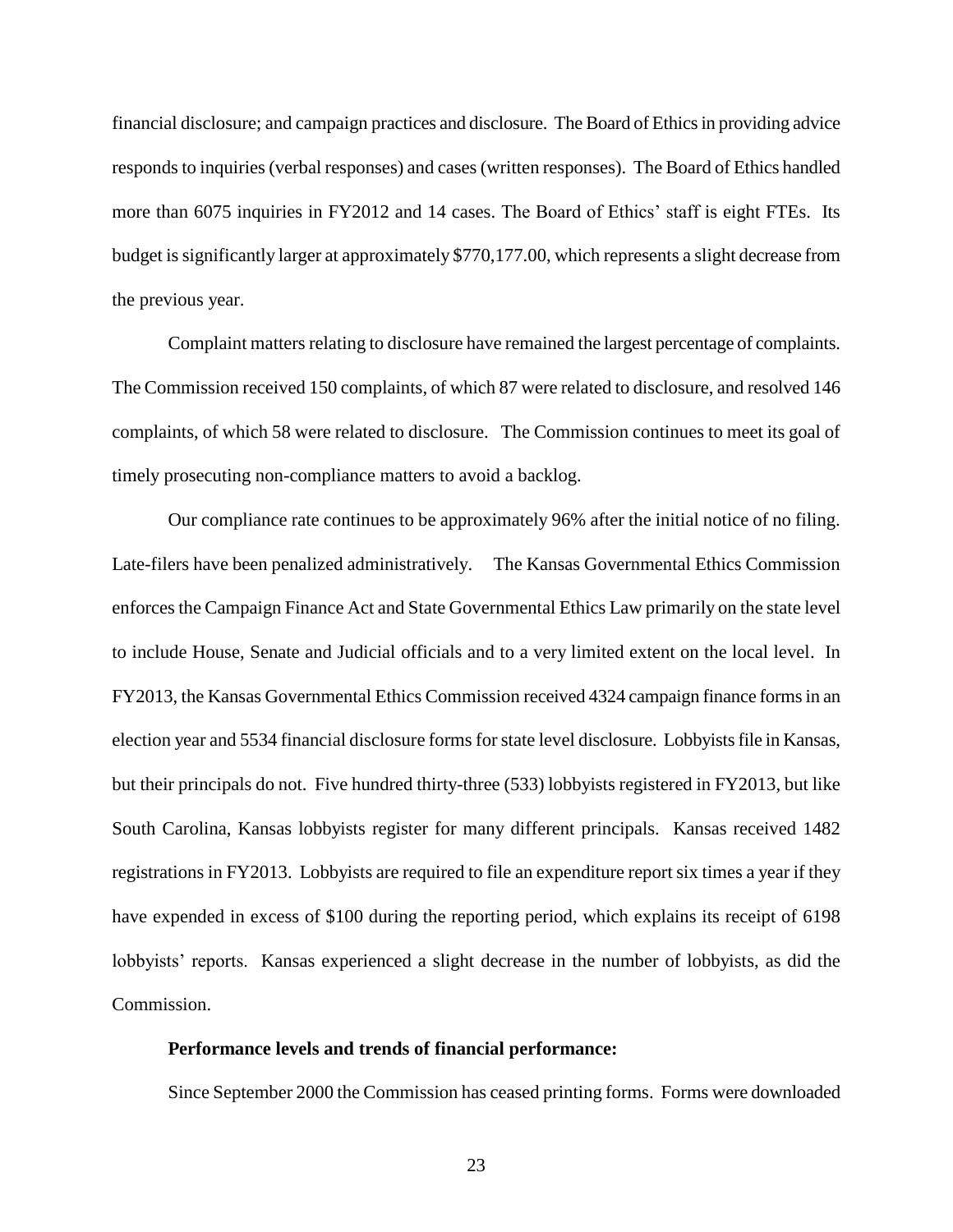from the web site. As a result of mandatory electronic filing only three forms remain that must be completed by hand and only one must be an original, signed document: the complaint form. This results in a savings of materials, equipment use, personnel time and postage. Additionally, minutes from the Commission's bi-monthly meetings are also available online. These efforts are directed at making the Commission's web site more user-friendly, more responsive to the public's needs and more cost effective to the Commission. The electronic filing system has decreased the use of staff time for responding to requests for documents, as well as, exponential savings on printer wear and tear and paper usage.

## **Performance levels and trends for the key measures of workforce engagements, etc.:**

The Employee Performance Management System provides an opportunity for the Executive Director and the employee to make changes to employee responsibilities in line with ongoing strategic goals and to revise position descriptions to accurately reflect actual duties. The process encourages high performance by realigning the position description and evaluation documents with the actual job responsibility.

# **Performance levels and trends for the key measures of organizational effectiveness/operational efficiency and work system performance:**

The Commission's launch of the electronic filing system has completely changed the nature of this organization's receipt of data. The real time availability of electronically filed reports allows the public easier, quicker and less expensive access to data of interest to them.

# **Performance levels and trends for the key measure of regulatory/legal compliance and community support:**

The Commission has no regulatory/legal compliance with which to comply, so no key measures are collected.